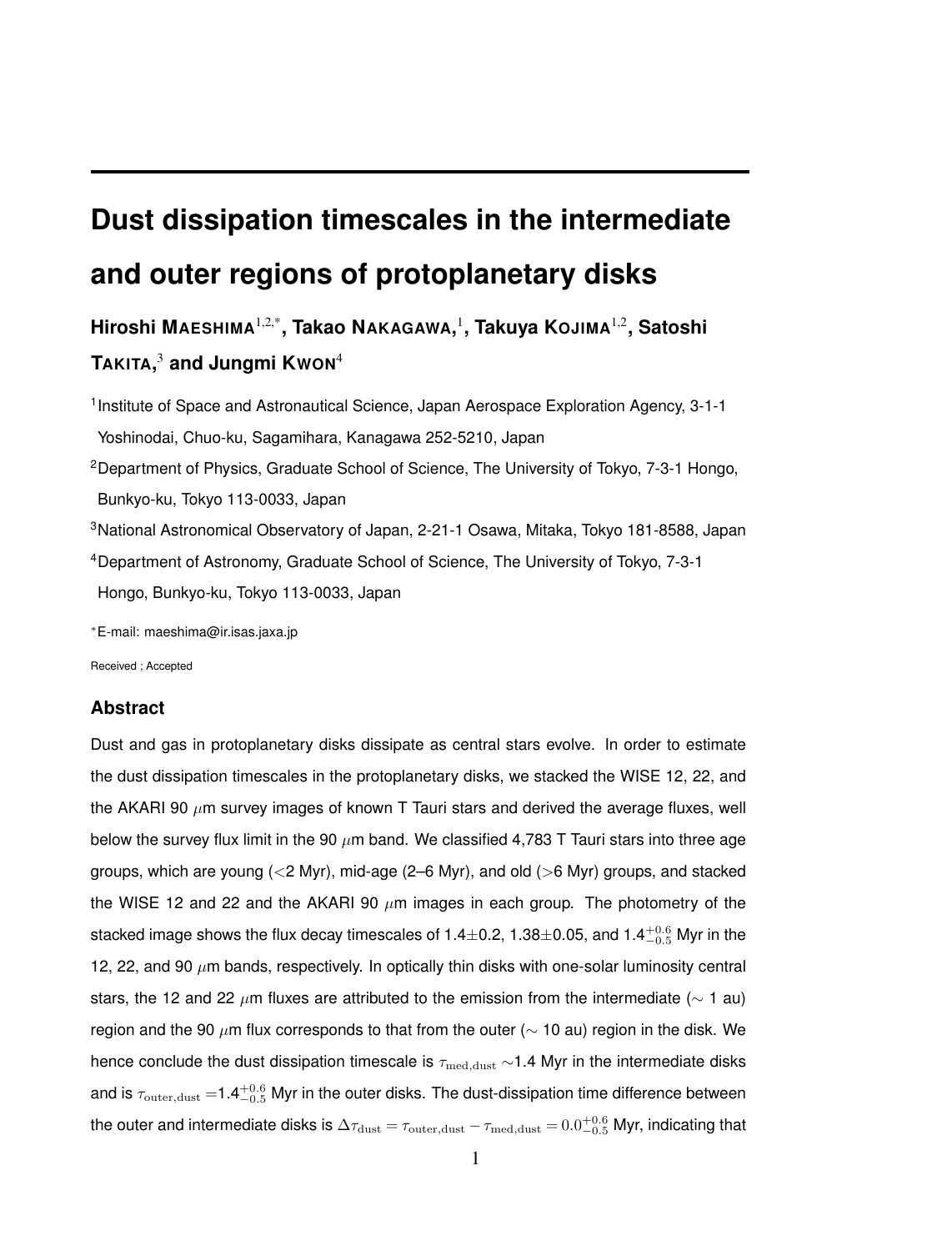the dust in the intermediate and outer disks dissipates on almost the same timescale.

**Key words:** protoplanetary disks, circumstellar matter, stars: pre-main sequence

# **1 Introduction**

Protoplanetary disks are circumstellar disks around pre-main-sequence stars, and they consist of gas and dust (e.g., Williams & Cieza 2011). Dust and gas, which are the raw materials of planetary systems, dissipate in disks as the central stars evolve. Therefore, studying the dissipation processes of dust and gas in protoplanetary disks is important for understanding planetary system formation.

The dissipation process is currently under discussion. In the viscous accretion model, the entire disk dissipates on the same timescale (e.g., Armitage 2010). On the other hand, the photoevaporation model predicts that the dissipation timescales differ between inner and outer disk regions (e.g., Gorti et al. 2009). By observing evidence of the dissipation timescales in multiple disk regions, we can restrict the process of disk clearing.

Observations in infrared (IR) wavelengths are effective in the study of dust dissipation timescale since the fluxes of disks at several IR wavelengths can inform the dust spatial distribution. Dust grains in a disk are heated by the central star and emit thermal radiation. Dust farther away from the central star is cooler and emits radiation that peaks at longer wavelengths. For example, the dust temperature in an optically thin disk around a star with one-solar luminosity is  $T_{\text{dust}} \sim 280(r/1 \text{ au})^{-1/2}$  K at the distance *r* from the central star (Wyatt 2008). Suppose that dust grains emit blackbody radiation, we can assume that the near-IR (a few  $\mu$ m), mid-IR ( $\sim 10 \mu$ m), and far-IR (*∼* 100 *µ*m) fluxes arrive mainly from the inner disks (*∼* 0*.*1 au), intermediate disks (*∼* 1 au), and outer disks (*∼*10 au), respectively.

Dust dissipation timescales in the inner and intermediate disks were evaluated quantitatively by Ribas et al. (2014). They derived the decay timescales of the fraction of the IR excesses of young stellar objects (YSOs) in the near-IR and the mid-IR bands. The derived decay timescales tend to be longer at longer wavelength bands. The increase of decay timescales at longer wavelengths is compatible with inside-out disk clearing scenarios (e.g., Williams & Cieza 2011) at the inner and intermediate disks.

On the other hand, the timescale in the outer disks has not been observationally quantified. The outer-disk dust mainly emits radiations in far-IR, sub-mm, and mm wavelengths. To evaluate the decay timescale in the outer disks, we need to observe stars with evolved disks. T Tauri stars (TTSs)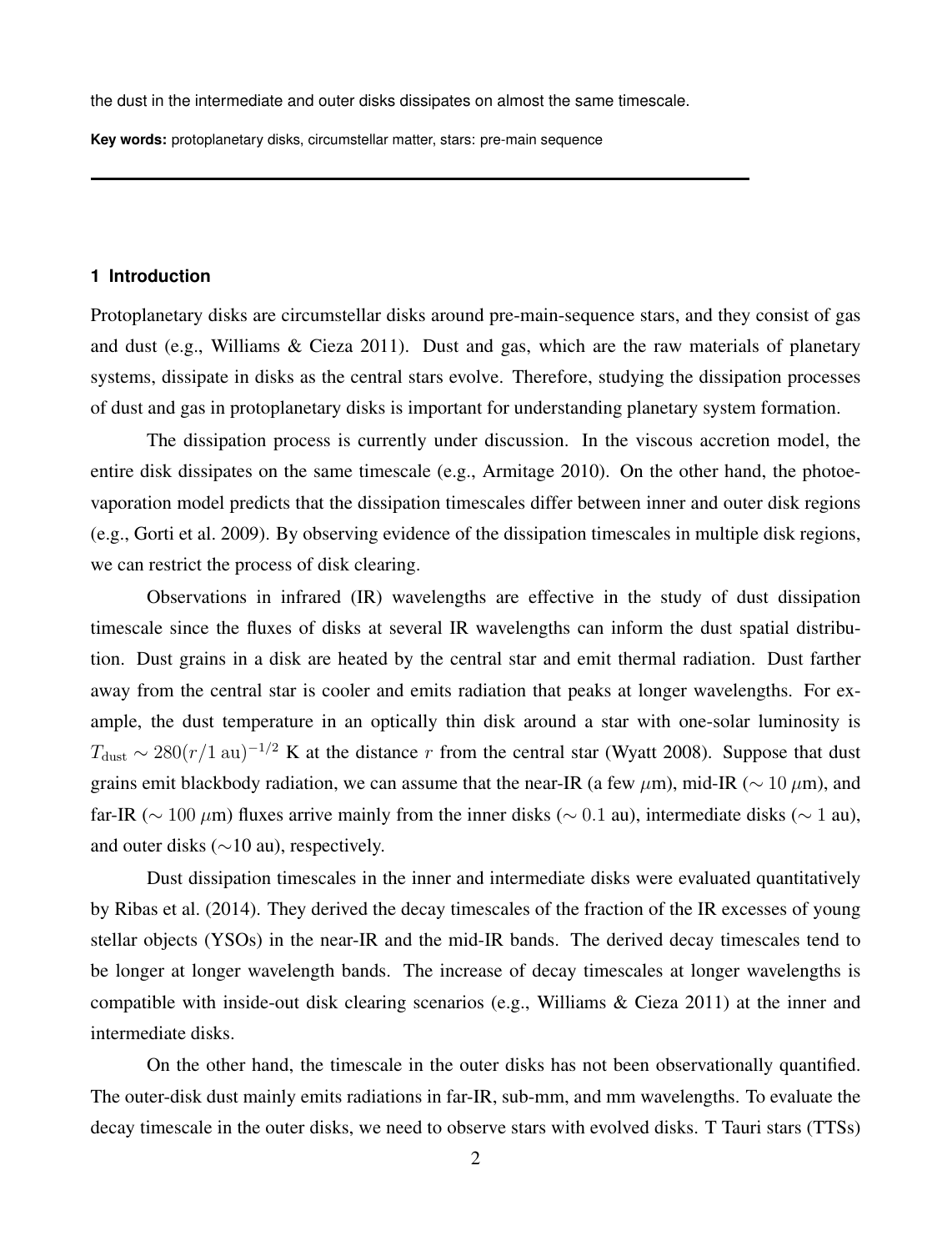are low-mass pre-main-sequence (PMS) stars. Among them, weak-line T Tauri stars (WTTSs) have weak evidence of the accretion (e.g., Shu et al. 1987; Strom et al. 1989) and are considered to be at the final stages of disk clearing (Hardy et al. 2015). Hence we need to observe not only classical TTSs but also WTTSs. Atacama Large Millimeter/Submillimeter Array (ALMA) observed many disks with high sensitivity in sub-mm and mm wavelengths (e.g., Ansdell et al. 2016). However, the disks in the final evolutional stage are relatively faint emitters at these wavelengths, so the disks in WTTSs are not easily detected even with ALMA (e.g., Hardy et al. 2015). Furthermore, the detector sensitivity of far-IR wavelengths is relatively low and the number of detected evolved disks is small. For example, Herschel and Spitzer detected only a few dozen WTTSs in the 70*µ*m band (Wahhaj et al. 2010; Cieza et al. 2013). Therefore, we cannot reliably discuss dust-dissipation timescales based on a small database of observations of individual sources. To obtain the typical dust-dissipation timescale in the outer disks, we should analyze the decay timescales of the far-IR or sub-mm fluxes of many disks, including faint disks that are classified as evolved disks.

In this paper, to enable reliable estimates of far-IR emission from TTSs, we carry out stacking analysis of TTSs in the mid-IR and far-IR bands and evaluate the dust dissipation timescales in the intermediate and outer disks. The stacking analysis is a method to observe average sources well below the flux limit by image stacking (e.g., Matsuki et al. 2017; Kojima et al. in preparation). Following the introduction in section 1, section 2 describes our sample-selection method for analysis and classification based on estimated ages. Section 3 describes the results in the mid-IR and far-IR bands. Based on these results, section 4 obtains the dust-dissipation timescales in the intermediate and outer disk regions. The summary is presented in section 5.

### **2 Method**

This section describes our analysis method. First, we describe all-sky survey data to be used and the need for a stacking analysis in subsection 2.1. Subsection 2.2 describes the method of sample selection. Then, we estimate the ages of the samples and classify the samples into three age groups in subsection 2.3.

# 2.1 All-sky survey data

# 2.1.1 AKARI and the need for stacking analysis

To collect many far-IR observations of TTSs, we use all-sky survey data in the far-IR wavelength taken by AKARI. AKARI is the Japanese infrared satellite launched in 2006 (Murakami et al. 2007). The all-sky survey with AKARI Far-Infrared Surveyor (FIS) covers more than 99% of the sky in the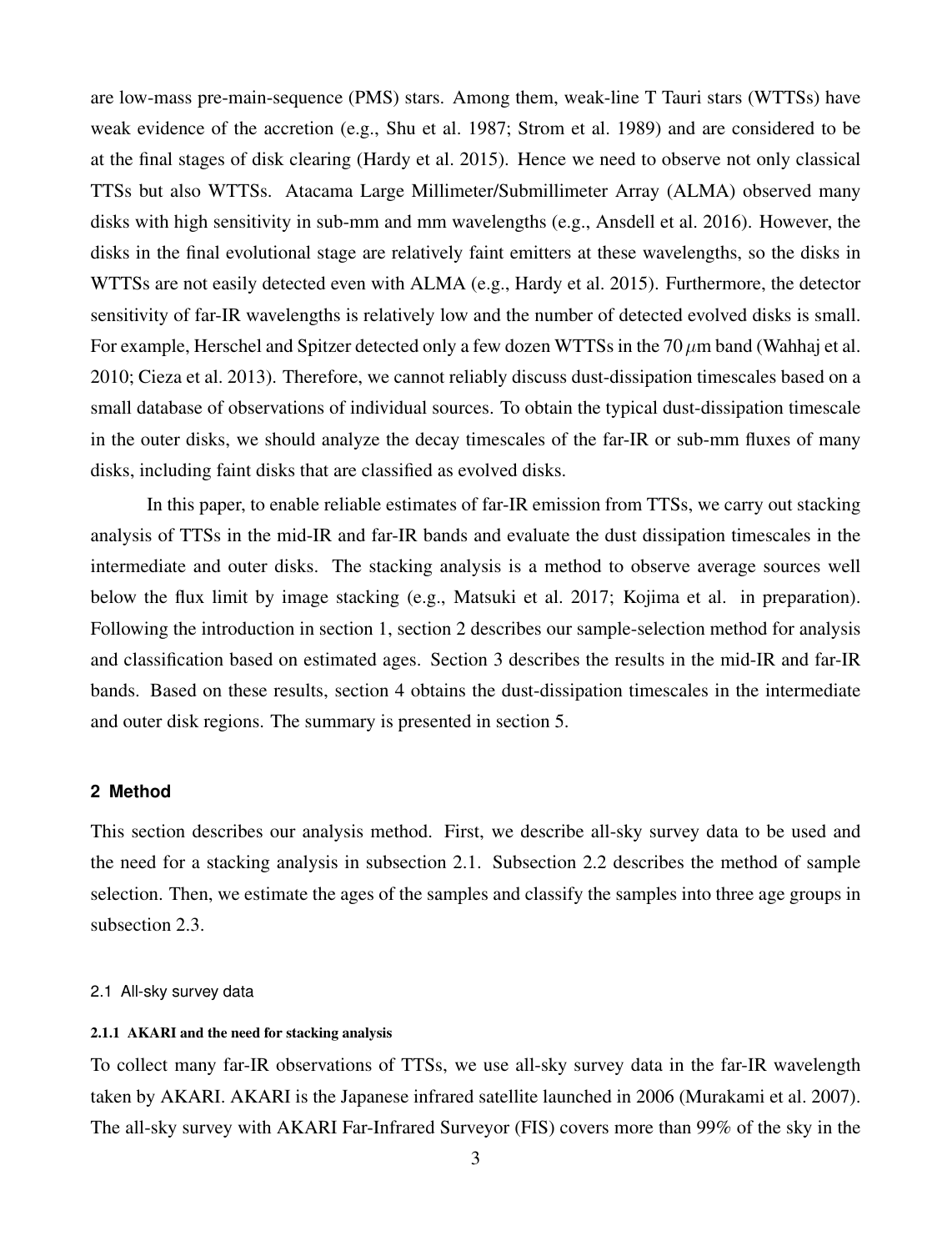65*,* 90*,* 140, and 160 *µ*m bands (Kawada et al. 2007). This survey provides the far-IR observations of many objects, regardless of whether the objects can be detected or not. We use the AKARI all-sky survey data in the 90  $\mu$ m band since the 90  $\mu$ m band is the most sensitive for dust emission.

Although the noise level in the 90  $\mu$ m band is the most sensitive among those in the FIS bands, the detector sensitivity is relatively lower than the typical flux of WTTSs. The  $5\sigma$  detection limit of the 90 *µ*m band is 0.55 Jy (Arimatsu et al. 2014). On the other hand, we estimate the typical flux in the 90 *µ*m wavelength as *∼* 0*.*01 Jy based on the flux of WTTSs at 100–200 pc in a sub-mm wavelength (Hardy et al. 2015). Individual TTSs, especially WTTSs, are difficult to be detected with AKARI.

To solve the sensitivity problem, we perform a stacking analysis of the 90  $\mu$ m images. The stacking analysis is an analysis method to obtain an average image with high signal-to-noise (*S/N*) ratio by averaging images of the same type of objects (e.g., Matsuki et al. 2017; Kojima et al. in preparation). We make the average image of TTS in the 90 *µ*m band for known TTSs, trying to detect average flux well below the survey flux limit by improving the *S/N* ratios with the stacking analysis.

# 2.1.2 WISE

To compare the age dependences of the far-IR fluxes obtained by AKARI with those of the mid-IR fluxes, we use all-sky survey data by the Wide-field Infrared Survey Explorer (WISE). WISE is an infrared satellite launched in 2009 and performed all-sky surveys in the 3*.*4*,* 4*.*6*,* 12, and 22 *µ*m bands (Wright et al. 2010). To compare the age dependences of the mid-IR fluxes with that of the far-IR fluxes, we use the survey data of AllWISE Image Atlas in the 12 and 22 *µ*m bands (Cutri 2013).

#### 2.2 Sample Selection

#### 2.2.1 Selection of T Tauri Stars from a PMS star catalog

To discuss the dissipation timescale with a large number of samples, we make an input catalog of TTSs in the whole sky based on a PMS star catalog built by Zari et al. (2018). The PMS catalog is composed based on the second data release of the *Gaia* mission, *Gaia* DR2 (Collaboration et al. 2016; Collaboration et al. 2018). The catalog contains 43,719 PMS stars within *<* 500 pc selected based on the velocities and the relative positions to the PARSEC isochrone (Bressan et al. 2012) on the Hertzsprung-Russel (H-R) diagram.

Figure 1 shows the flowchart of the selection of TTSs for our stacking analysis and the remaining samples after each screening procedure. From the PMS catalog, we search PMS stars that have no other PMS stars within the radii of 90*′′*( This procedure is shown as "a1" in figure 1). This screening is set to avoid sample confusion within the 90*′′* AKARI aperture (Takita et al. 2015).

There is a possibility of other bright infrared sources within the AKARI photometric aperture.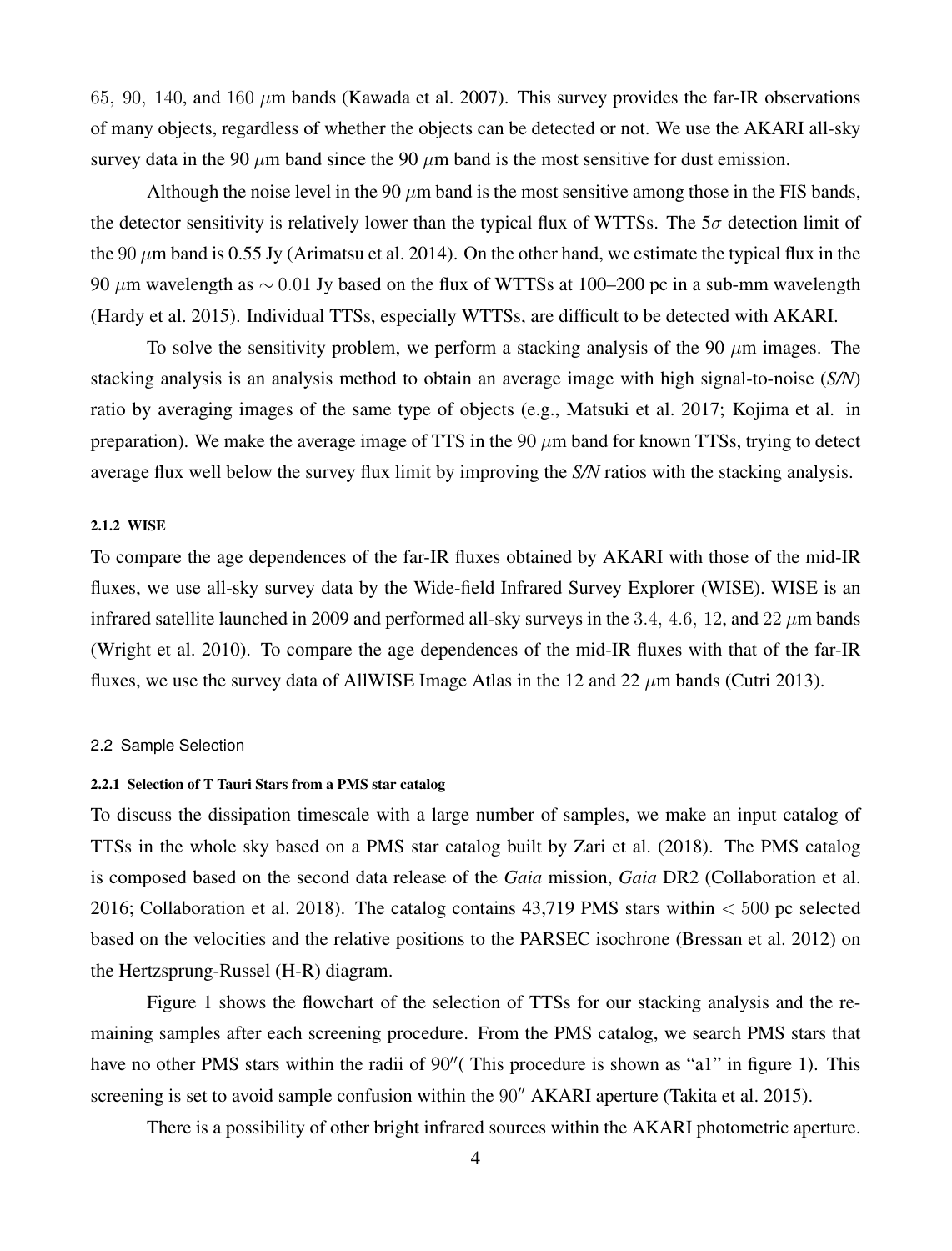Since the AKARI aperture size is 90*′′* and the full width at the half maximum (FWHM) of the point spread functions (PSF) is *∼* 60*′′* (Takita et al. 2015), it is difficult to separate the target sources from contaminant sources from AKARI image. Therefore, we discard objects contaminated by nearby bright sources within the AKARI aperture based on the AllWISE Source Catalog (Cutri 2013) (a2). The AllWISE Source Catalog contains objects detected on the AllWISE Image Atlas. Since the FWHM in the 22 *µ*m band is *∼* 12*′′* (Cutri 2013), we can detect contaminant infrared bright sources within the 90<sup>*′′*</sup> AKARI aperture. We need to discard the contaminant sources which can be detected in stacked images. The nominal  $5\sigma$  detection limit in the 22  $\mu$ m band is 6.7 mag, which is  $F_{22\mu m, \text{limit}} = 18$ mJy in flux (Wright et al. 2010). Then we assume that the contaminant object detected in the stacked image has the brightness  $F_{22\mu m, bright}$  satisfying the following inequality:

$$
F_{22\mu\text{m,bright}}/N_{\text{stack}} > F_{22\mu\text{m,limit}}/\sqrt{N_{\text{stack}}},
$$
  

$$
F_{22\mu\text{m,bright}} > F_{22\mu\text{m,limit}}\sqrt{N_{\text{stack}}},
$$
 (1)

where  $N_{\text{stack}}$  is the number of stacked images and the  $F_{22\mu m}$ , limit is the nominal  $5\sigma$  detection limit. Here we assume the noise is dominated by the random noise and the detection limit of the stacked images is proportional to  $1/\sqrt{N_{\text{stack}}}$ . When we stack  $\sim 4,000$  images, the brightness limit is needed to be  $F_{22\mu m, bright} > 1.1$  Jy. Thus, we define the contaminant sources as sources with  $> 1.1$  Jy in the 22  $\mu$ m band. To exclude samples with the contamination, we discard the samples which have *≥* 1 contaminant sources in the annulus range of 16*. ′′*5–90*′′* or *≥* 2 contaminant sources in the radius of 16*. ′′*5 around the coordinates. Here, the contaminant search ranges are determined based on the photometric apertures (16*. ′′*5 and 90*′′* in the 22 and 90 *µ*m bands, respectively; Cutri 2013; Takita et al. 2015). After (a2) screening, 40,304 samples remain.

If we include distant sources in the stacking analysis, the *S/N* ratio will decrease due to the reduction of the average intensity. Thus, we must limit the distance range of the samples. Among samples chosen by (a2) screening, we select samples whose distances are 100–200 pc (a3) since most of the nearby young clusters are at 100–200 pc (e.g., Ribas et al. 2014). After (a3) screening, 6,494 samples remain.

Then, we should restrict the range of the stellar mass to reduce the bias due to stellar mass. We limit the sample to low-mass stars, by which the number of remaining samples is dominated. we can roughly limit the stellar-mass range by limiting the intrinsic color. A K0-type main-sequence star has the effective temperature *T*eff *∼* 5250 K (Kenyon & Hartmann 1995). From the color-temperature relation studied by Mucciarelli & Bellazzini (2020), stars with *T*eff *∼* 5250 K are estimated to have the color of  $G_{BP} - G_{RP} = 0.994$  mag. Then, we limit the samples with the intrinsic color of  $(G_{BP} G_{RP}$ )<sub>0</sub> > 0.994 mag to restrict the range of the stellar mass (a4). The intrinsic color is derived as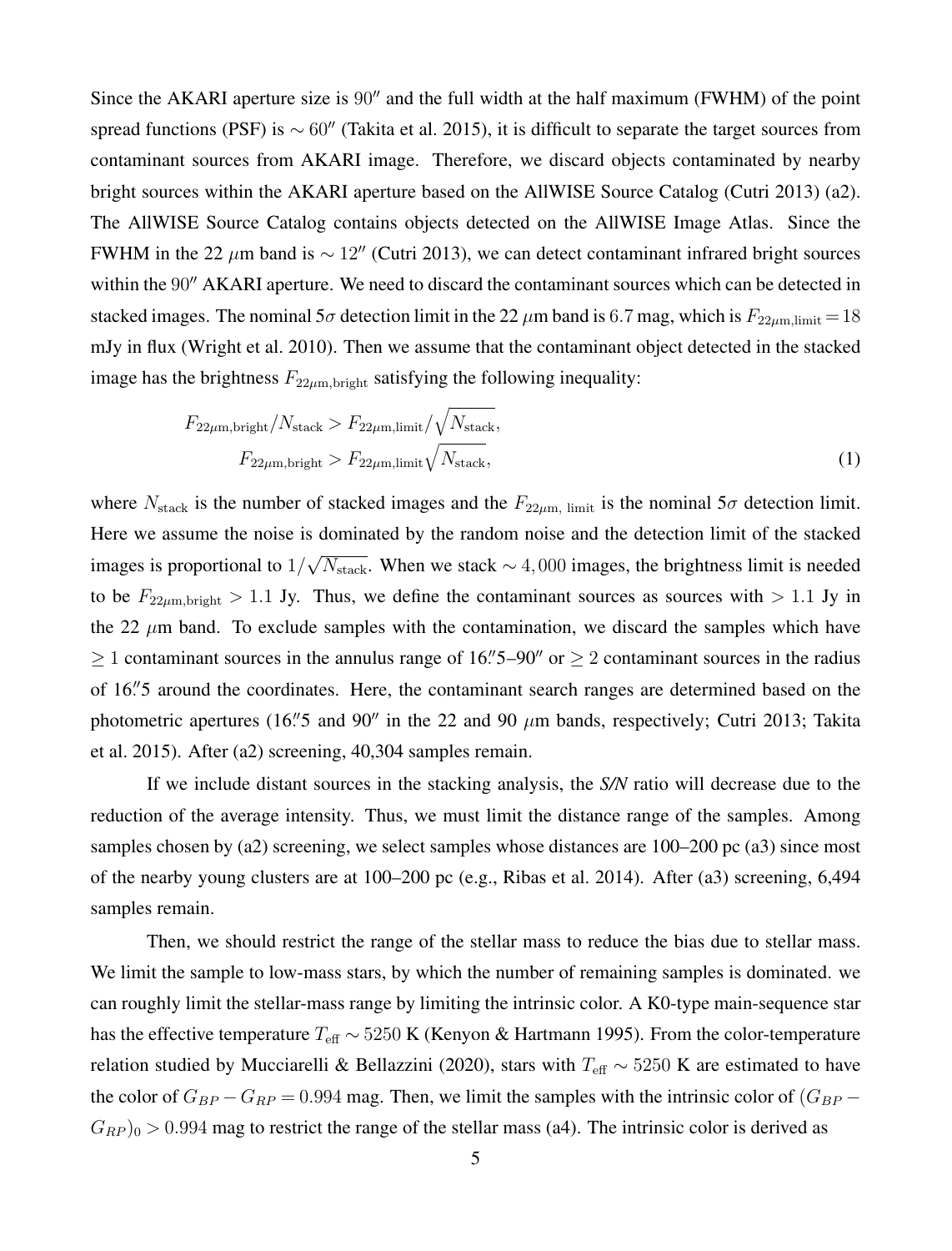

**Fig. 1.** Flowchart of sample selection for the input catalog. The sample selection screenings are described in sub-subsection 2.2.1. The number at the bottom right of each box indicates the number of samples after each screening. (Color online)

$$
(G_{BP} - G_{RP})_0 = G_{BP} - G_{RP} - E(G_{BP} - G_{RP}),
$$
\n(2)

where  $E(G_{BP} - G_{RP})$  is the color excess derived by Zari et al. (2018).

After (a1)–(a4) screening, we finally select 6,420 TTSs from the PMS catalog, and compile them into the input catalog for our analysis.

## 2.2.2 AKARI image check

For every source in the input catalog described above, we check each AKARI 90 *µ*m image to see if it is suitable for the stacking analysis. We use the Far-Infrared All-Sky Survey Maps public release ver 1 survey (Doi et al. 2015). In this released data, the all-sky image is divided into  $6^{\circ} \times 6^{\circ}$  image sets. From the  $6^{\circ} \times 6^{\circ}$  images of the 90  $\mu$ m all-sky survey, we make  $10\frac{25}{10} \times 10\frac{25}{10}$  images whose central positions coincide with the coordinates of samples in the input catalog.

Figure 2 shows the flowchart of the AKARI image check. We require the images of the objects to satisfy the following five criteria for the 90  $\mu$ m stacking analysis:

(b1): We select  $10'$ :  $25 \times 10'$ :  $25$  cutout images that do not protrude from the original  $6^\circ \times 6^\circ$  map.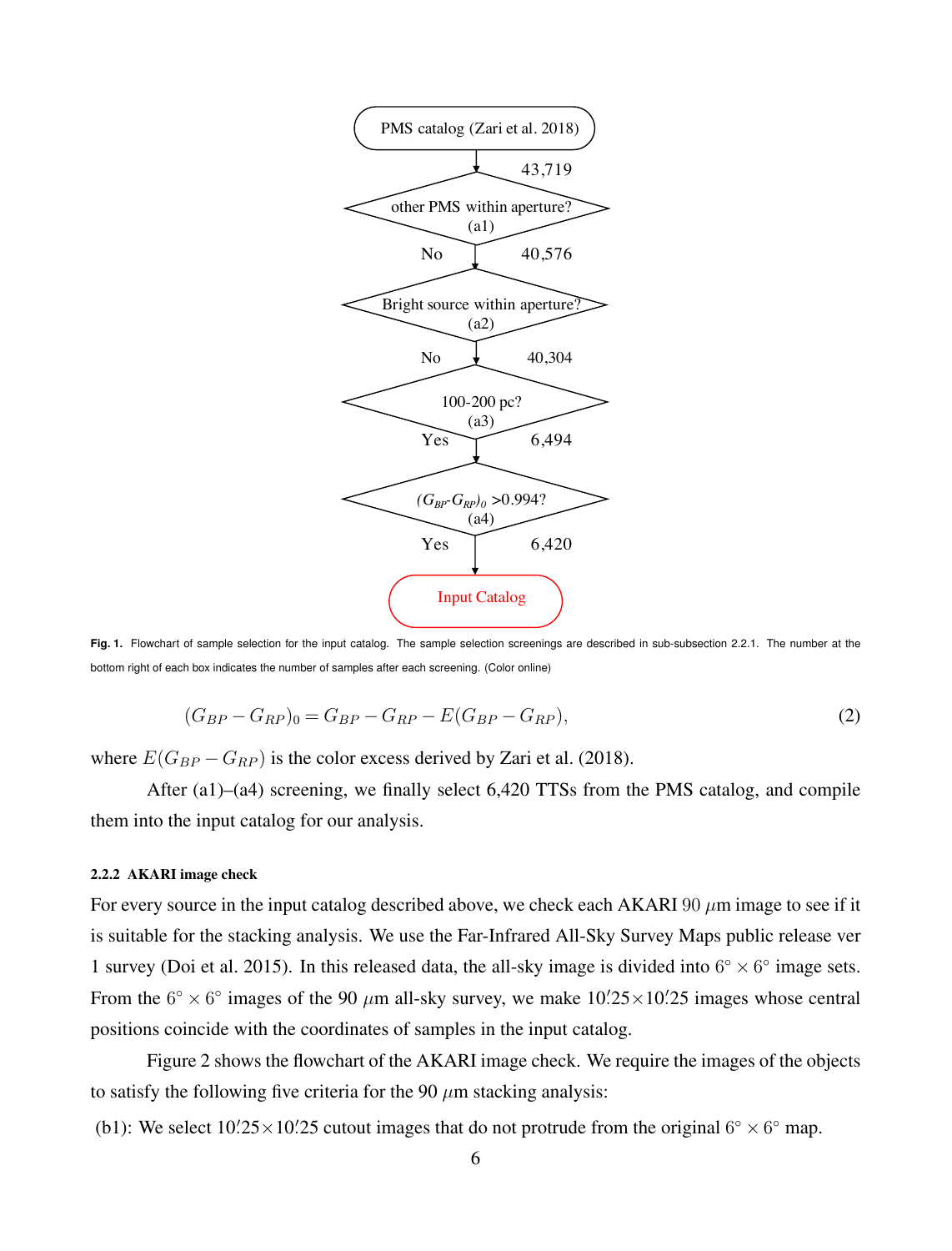(b2): We select images in which the scan number  $N_{\text{scan}}$  of the pixels is  $N_{\text{scan}} \geq 2$  because the intensity values in regions with  $N_{\text{scan}} < 2$  are unreliable (Matsuki et al. 2017).

(b3): We select images that do not contain *<sup>≥</sup>* <sup>10</sup> pixels with values below *<sup>−</sup>*<sup>10</sup> MJy sr*−*<sup>1</sup> . This is because such pixels are probably affected by high-energy particles (Doi et al. 2015).

(b4): We select images that do not contain <sup>3</sup>*×*<sup>3</sup> pixel areas with total pixel values above 200 MJy sr*−*<sup>1</sup> located at *≥* 90*′′* from the image center because such areas are assumed to be contaminated by nearby bright sources (Matsuki et al. 2017).

(b5): Images with high standard deviations of the sky are too noisy for stacking analysis. Thus, we select images in which the standard deviation  $\sigma_{sky}$  of the area with radii of 120–300<sup>*′′*</sup> is below 5∆*σ*sky = 6*.*62 MJy sr*−*<sup>1</sup> . Here, the ∆*σ*sky is the standard deviation of the *σ*sky values of our samples surviving the  $(b4)$  screening operation.

Through screening (b1)–(b5), we select 4,808 objects from the input catalog for stacking analysis in the 90  $\mu$ m band.

# 2.3 Age estimation and age categorization of the samples

To evaluate the age dependence of the flux in the mid-IR and far-IR wavelengths, we estimate the ages of individual objects selected in subsection 2.2. Here, details of the age estimation are described. The ages of samples are estimated by comparing the positions of samples on the H-R diagram and an isochrone model.

To estimate age with the isochrone model, we need the information of the intrinsic color  $(G_{BP} - G_{RP})_0$  and the *G*-band absolute magnitude  $M_G$  for individual objects. The absolute magnitude  $M_G$  is derived as follows:

$$
M_G = G - A_G + 5(\log_{10}(\varpi) + 1),\tag{3}
$$

Here, *G* is the *G*-band apparent magnitude,  $A_G$  is the extinction in the *G*-band, and  $\varpi$  is the parallax. The values of *G*,  $A_G$ ,  $\varpi$  are taken from the PMS catalog (Zari et al. 2018). The intrinsic color  $(G_{BP} - G_{RP})_0$  is derived in the same way described in sub-subsection 2.2.1.

Then, we estimate the age of individual objects by comparing objects and an isochrone model on the H-R diagram. We use the PARSEC isochrone (Bressan et al. 2012) version 1.2S (Chen et al. 2014; Tang et al. 2014). We set the model with  $A_V = 0$  mag and solar metallicity  $Z = 0.0152$ . The photometric systems of *Gaia*'s DR2 *G*, *G<sub>BP</sub>*, *G<sub>RP</sub>* bands (Evans et al. 2018) are used in the model. We estimate ages as the values linearly-interpolated from the isochrone grids. Figure 3 shows the position of the samples and the PARSEC isochrone on the H-R diagram. There are 25 objects with  $(G_{BP} - G_{RP})_0 > 3.8$  mag, where the data table of the PARSEC isochrone model is not constructed.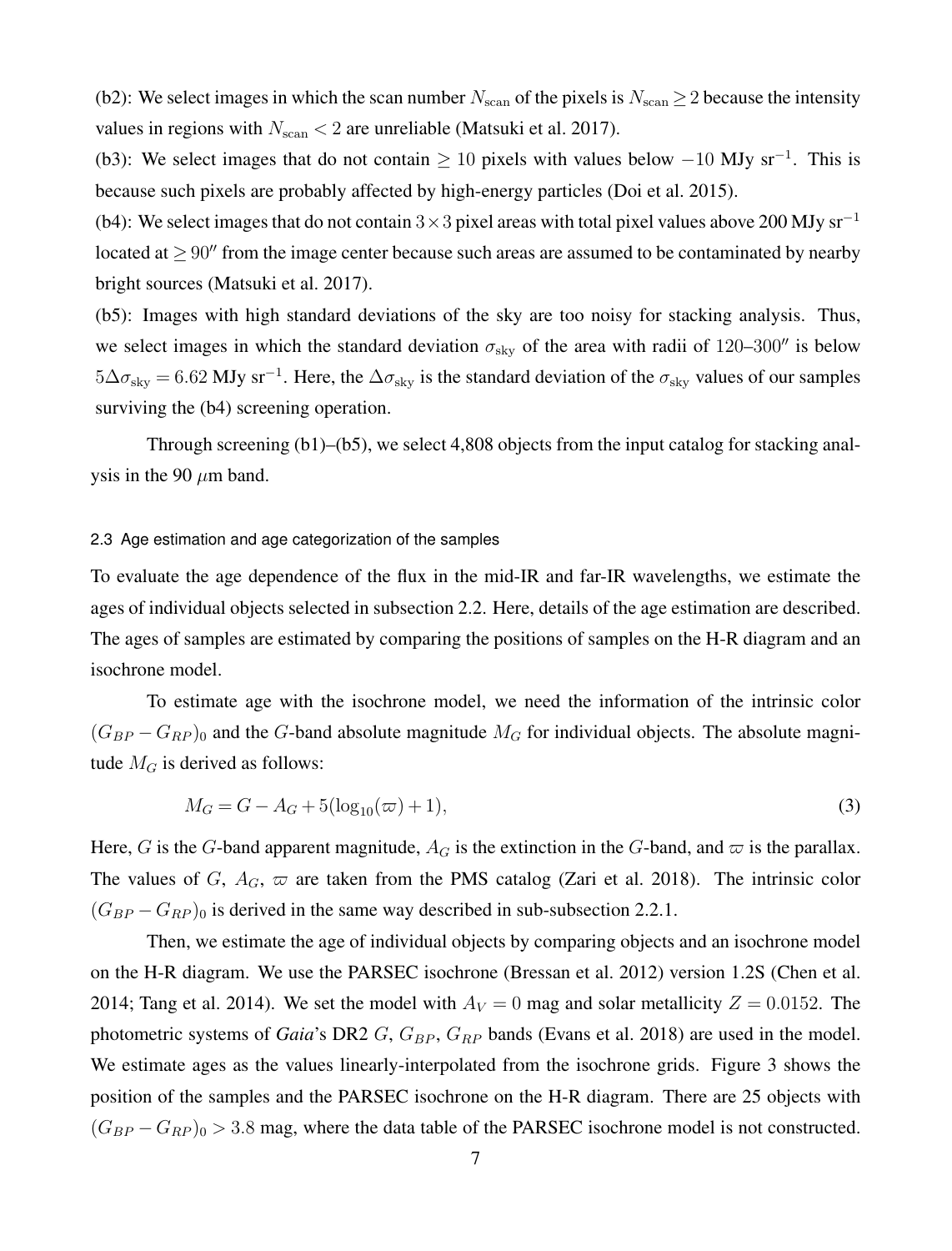

Fig. 2. Flowchart of selecting suitable objects for the 90  $\mu$ m stacking analysis and their classification by age. The number on the side of arrows indicates the number of samples after each screening or classification. The selection criteria and the age classification are described in sub-subsection 2.2.2 and subsection 2.3, respectively. (Color online)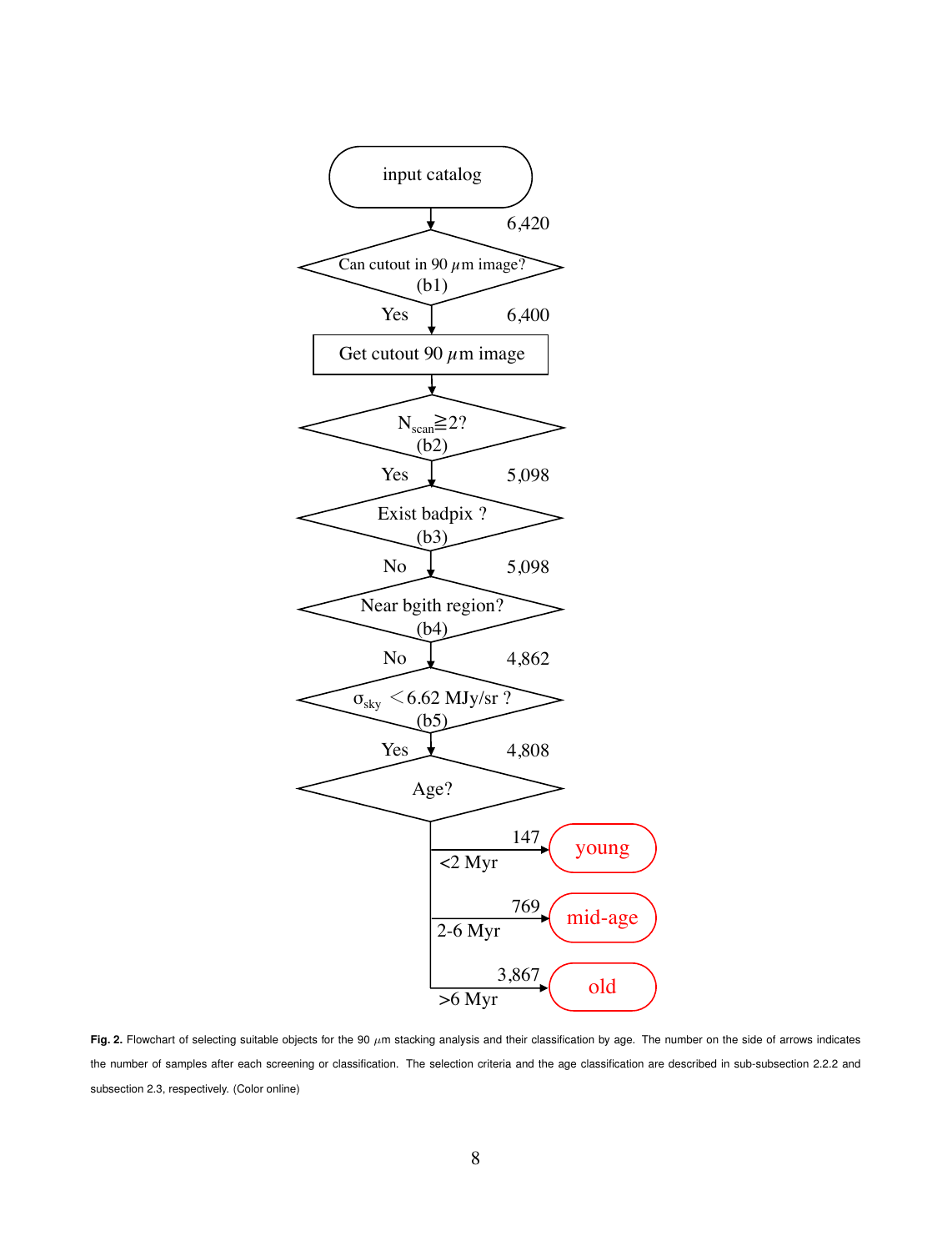

**Fig. 3.** The locations of the samples on the H-R diagram. The vertical axis shows the absolute *G*- band magnitude *MG*, and the horizontal axis shows the intrinsic color ( $G_{BP} - G_{RP}$ )<sub>0</sub>. The blue points show the individual samples. The lines show the PARSEC isochrone line at 2, 6, 20 Myr from top to bottom. There is a lack of objects with  $(G_{BP} - G_{RP})$ <sub>0</sub> < 1.8 between 6 Myr and 20 Myr isochrone lines because Zari et al. (2018) discard binary sequence star candidates, which are brighter than the main-sequence by 0.75 mag. (Color online)

Therefore, we discard the samples with  $(G_{BP} - G_{RP})_0 > 3.8$  mag. Figure 4 shows the histogram of the estimated ages of samples. The estimated ages are less than *∼* 20 Myr since Zari et al. (2018) limit samples with age *<* 20 Myr in the PMS catalog.

To make average images of TTSs of similar age, we divide the samples into three age groups: younger than 2 Myr (the young group), between 2 Myr and 6 Myr (the mid-age group), and older than 6 Myr (the old group). The young, mid-age, and old groups contain 147, 769, and 3,867 objects, respectively. The typical age is defined as the median age of the samples in the group and those of the young, mid-age, and old groups are derived to be  $1.23_{-0.04}^{+0.03}$ ,  $4.44_{-0.04}^{+0.03}$ , and  $11.96_{-0.04}^{+0.05}$  Myr, respectively. Here, the uncertainty of the typical age is estimated to be  $+(Q_3 - Q_2)N_{\text{stack}}^{-1/2}$ ,  $(Q_2 - Q_1)N_{\text{stack}}^{-1/2}$ , where  $Q_i$  is the *i*-th quantile of the age distribution in the analyzed group and *N*stack is the number of samples in each group.

From the methods described in subsections 2.2 and 2.3, we obtain three age groups of TTSs for stacking analysis in the AKARI 90  $\mu$ m band. By performing the stacking analysis, we expect to obtain an average 90 *µ*m image for each age group. We use this age classification not only for the stacking analysis with the AKARI 90  $\mu$ m band but also for those with the WISE 12 and 22  $\mu$ m bands to compare stacking-analysis results in different wavelengths with the same TTS samples (see subsection 3.2).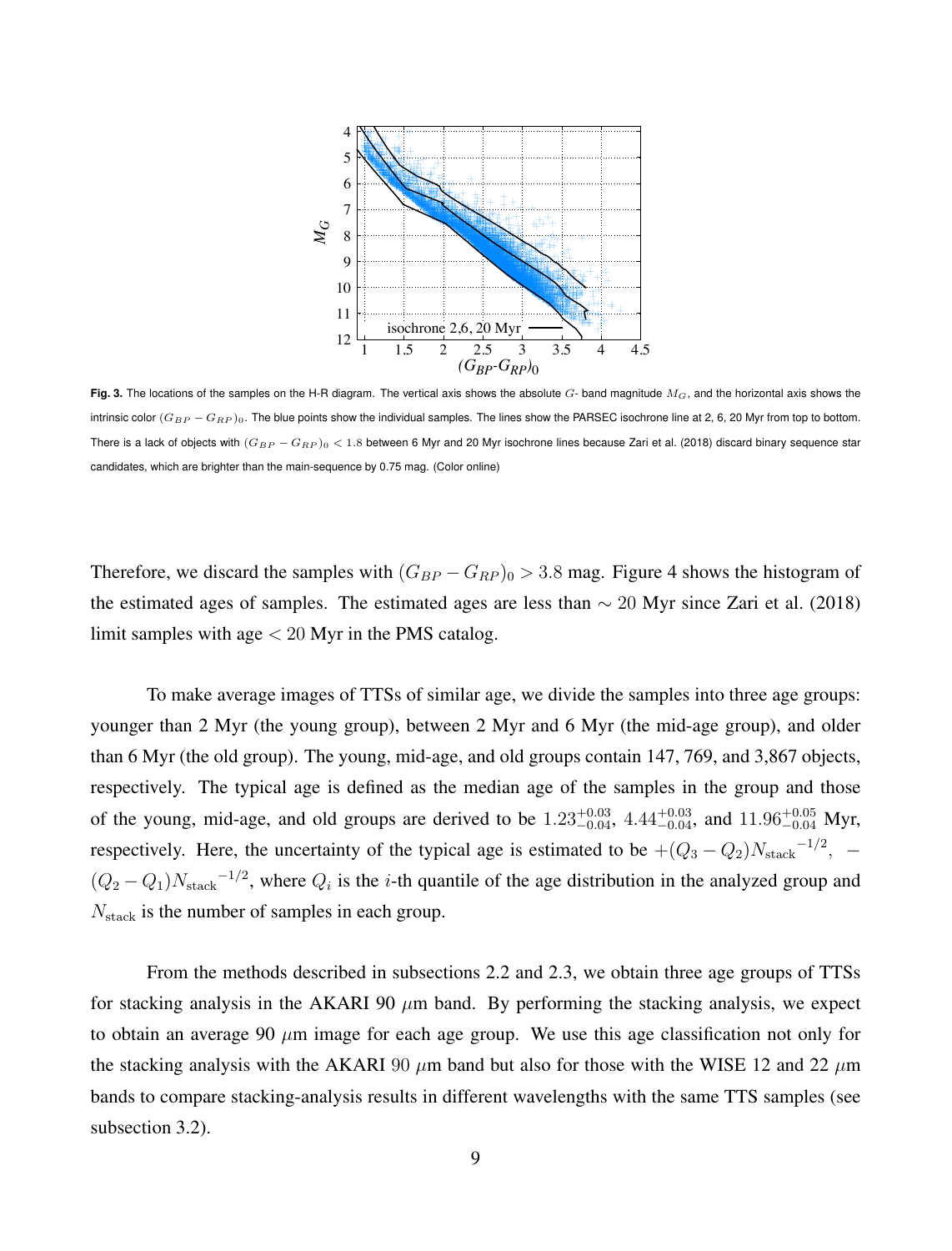

**Fig. 4.** Age histogram of the samples after (b5) screening. Twenty-five samples whose ages cannot be estimated are excluded. The number of samples in each bin is denoted by *N*.

# **3 Stacking Analysis and Results**

This section describes obtained results. We first describe the stacking analysis results in the 90  $\mu$ m band in subsection 3.1. Next, we describe the results in the 12 and 22  $\mu$ m bands in subsection 3.2. Then, we compare the age dependences of fluxes in the 12, 22, and 90  $\mu$ m bands in subsection 3.3.

# 3.1 Stacking analysis in the 90 *µ*m band

#### 3.1.1 Stacking analysis of each age group

For each age group, we perform the stacking analysis of the 90 *µ*m images. Each image is stacked with the same weight. Figure 5 shows a single TTS image and the stacked images of the young, mid-age, and old age groups. As shown in figure 5, the stacked images have less noise than the single TTS image.

Table 1 shows the photometric result of the stacked images in the  $90 \mu m$  band. The photometry in the 90 *µ*m band is performed with Takita et al. (2015) method, with a 90*′′* aperture radius and a sky-background annulus area of the radial range of 120–300*′′*. In the flux calibration, we assume the observed-to-expected flux ratio as 0*.*696 (Takita et al. 2015).

We estimate the uncertainty of the fluxes as the standard deviation of photometric values of stacked sources of the randomly selected areas (see sub-subsection 3.1.2). In the young group, the stacked point source is detected at the  $3\sigma$  level. On the other hand, the point source of the mid-age group is detected at the  $1\sigma$  level and that of the old group is not detected. Comparing these three stacked images, we confirm that the 90  $\mu$ m average fluxes tend to be fainter in older groups than their younger counterparts.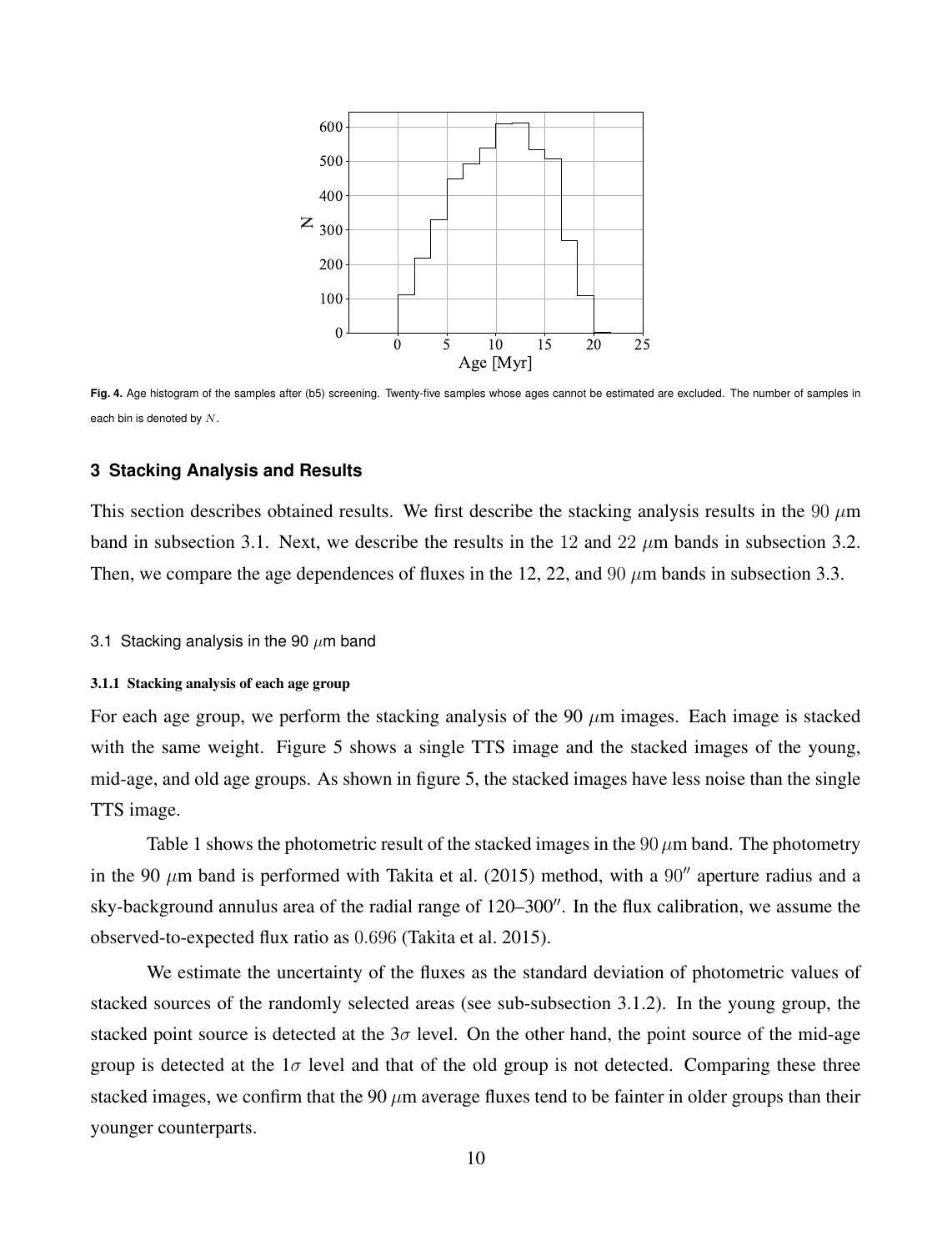

**Fig. 5.** A single TTS image (upper left) and the stacked images of the young (upper right), mid-age (lower left) and old (lower right) groups, respectively. The red circles delineate the 90*′′* radius aperture. The regions enclosed by the two green circles are the sky annuli of the 120*′′* –300*′′* radial range. The field of view is 10. $25\times$ 10. $25$ . The color bar is the intensity scale in the 90  $\mu$ m band. (Color online)

Here each image is stacked in the same weight since the effect of distance on brightness is assumed to be negligible due to the distance of 100–200 pc restricted by step (a3) in sub-subsection 2.2.1. Also, we assume that the stellar color dependence of the infrared intensity is negligible since we restrict the stellar intrinsic color  $(G_{BP} - G_{RP})_0$ . Possible effects of the distance and color correction on the stacking analysis are discussed in appendix 1.

#### 3.1.2 Noise reduction by stacking in the AKARI 90 *µ*m band

In this sub-subsection, we check whether the stacking analysis method in the AKARI 90 *µ*m band reduces the noise level. If random noise dominates the total noise, the flux uncertainty of the stacked sources should be proportional to  $N_{\text{stack}}$ , where  $N_{\text{stack}}$  is the number of samples of each group. We perform the analysis of stacking images of the randomly selected areas from the regions near samples, called the random-stacking analysis.

In the following, we describe the procedure of the random-stacking analysis. Operations  $(r1)$ – (r4) are repeated until *N*stack cutout images are obtained:

(r1): To ensure that the sky condition is similar to that of the samples stacked in subsection 3.1, we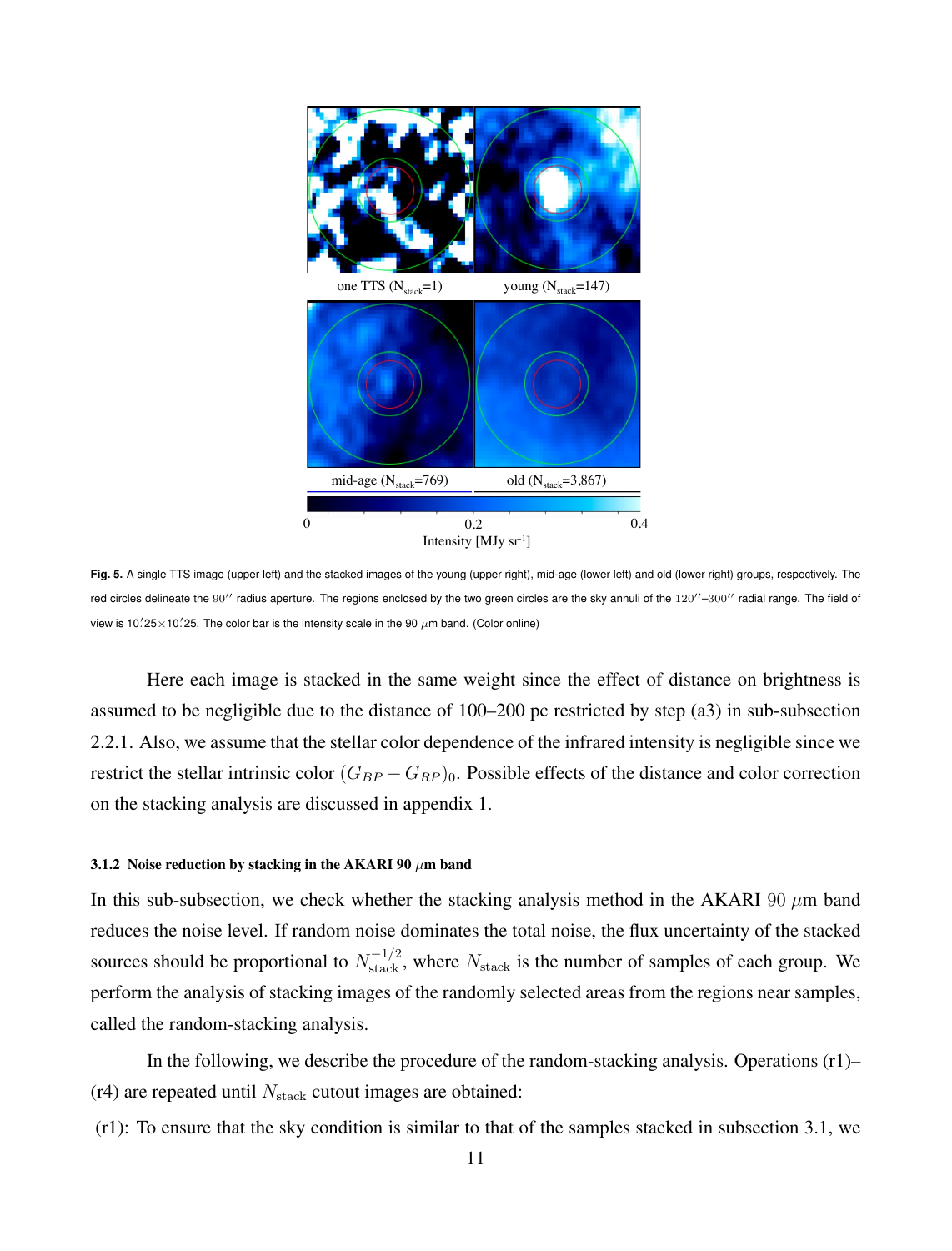**Table 1.** Results of stacking analysis in the 12, 22, and 90 *µ*m bands: the number of stacked samples  $N_{\text{stack}}$ , the typical age, and the photometric fluxes of the stacked sources  $F_{\text{stacked},ν}$ . The effective wavelength is denoted by  $\lambda_{\text{eff}}$ . The error range of the  $F_{\text{stacked},\nu}$  shows 1 $\sigma$  uncertainty

range.

|                |                                   | young                  | mid-age                        | old                        |
|----------------|-----------------------------------|------------------------|--------------------------------|----------------------------|
|                | $N_{\rm stack}$                   | 147                    | 769                            | 3,867                      |
|                | $age$ [Myr]                       | $1.23^{+0.03}_{-0.04}$ | $4.44^{+0.03}_{-0.04}$         | $11.96^{+0.05}_{-0.04}$    |
| band           | $\lambda_{\text{eff}}$ [ $\mu$ m] |                        | $F_{\text{stacked},\nu}$ [mJy] |                            |
| W <sub>3</sub> | 12                                | $125.90 \pm 0.06^*$    | $18.93 + 0.03^{\dagger}$       | $5.00 + 0.01$ <sup>‡</sup> |
| W4             | 22                                | $246.8 + 0.2$          | $25.9 + 0.1$                   | $3.63 + 0.07^{\ddagger}$   |
| WIDE-S         | 90                                | $327 \pm 51$           | $33 \pm 22$                    | $<$ 30 (3 $\sigma$ )       |

\*There are 146 images stacked after discarding one image in the insufficient coverage area.

*†*There are 767 images stacked after discarding two images in the insufficient coverage area.

*‡*There are 3,865 images stacked after discarding two images in the insufficient coverage area.

need to select the area of random stacking near the samples. Thus, we randomly select one sample from the young, mid-age, or old group.

(r2): We randomly select an off-center coordinate within a  $\pm$ 0*°*5  $\times$   $\pm$ 0*°*5 region from the coordinate of the sample selected in step (r1).

(r3): From the AKARI 90  $\mu$ m all-sky survey, we make a  $10\frac{25\times10}{25}$  image whose central coordinate is selected in step (r2).

(r4): The screening condition for random-stacking analysis should be the same as the selection in subsection 2.2 as far as possible. Thus, we apply criteria (b1)–(b5) described in sub-subsection 2.2.2 to the image made in step (r3). We preserve the image if it meets all the criteria. If the image violates one or more criteria, we discard the image and return to step (r1).

By repeating the above operation  $(r1)$ – $(r4)$ , we obtain the  $N_{\text{stack}}$  images. Then, we stack them and perform the aperture photometry to the stacked sources. The stacking and photometric methods are the same as those described in subsection 3.1. In the case of  $N_{\text{stack}} = 1, 10, 10^2, 10^3, \text{ and } 5 \times 10^3,$ we repeat the random stacking  $N_{\text{repeat}} = 10^4$ ,  $10^4$ ,  $10^3$ ,  $10^2$ , and 30 times, respectively. We derive the standard deviation  $\sigma_{\text{random}}$  of the photometric values of the randomly stacked images.

The uncertainties  $\Delta \sigma_{\text{random}}$  of the  $\sigma_{\text{random}}$  are derived from the variance of the unbiased vari-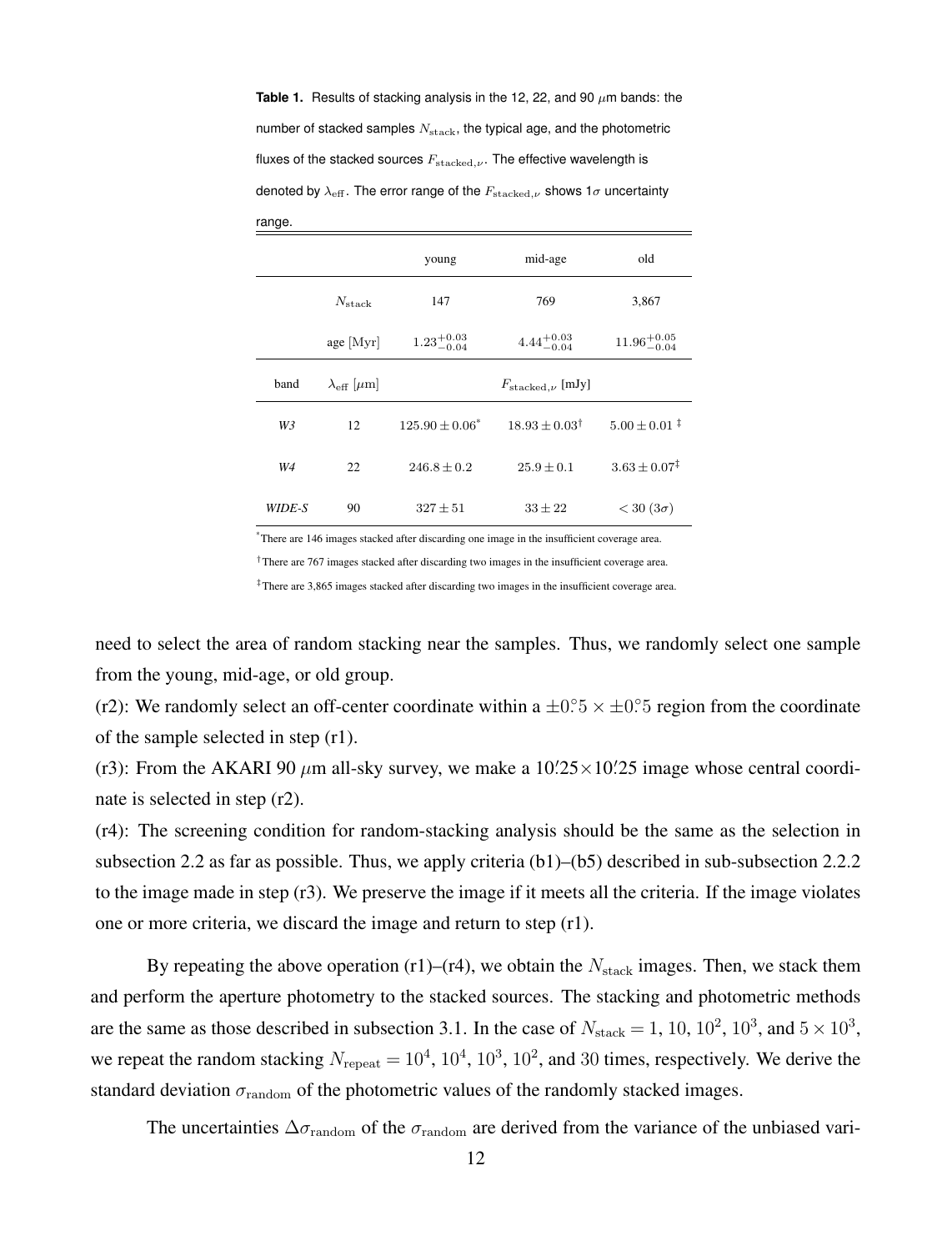

**Fig. 6.** The result of the random-stacking analysis in the 12 *µ*m (purple circles) , 22 *µ*m (dark-green triangles), and 90 *µ*m bands (orange squares). Open symbols show the  $\sigma_{\text{random}}$  for the  $N_{\text{stack}} = 147$ , 769 and 3,867 cases in the 12 and 22  $\mu$ m bands. The details are described in sub-subsections 3.1.2 and 3.2.2. Each line shows a fitted function,  $\sigma_{\rm random} = \sigma_0 N_{\rm stack}^{-1/2}$ , with a free parameter  $\sigma_0$  in each bands. The uncertainties of the  $\sigma_{\rm random}$  are <sup>∆</sup>*σ*random = 1*.*6–4*.*<sup>1</sup> *<sup>×</sup>* <sup>10</sup>*−*<sup>3</sup> mJy, <sup>0</sup>*.*5–1*.*<sup>4</sup> *<sup>×</sup>* <sup>10</sup>*−*<sup>2</sup> mJy and <sup>1</sup>–<sup>5</sup> mJy for the 12, 22, and 90 *<sup>µ</sup>*m bands case, respectively. (Color online)

ance  $(\Delta(\sigma_{\text{random}}^2))^2$  for normal distribution as follows:

$$
(\Delta(\sigma_{\text{random}}^2))^2 = \frac{2\sigma_{\text{random}}^4}{N_{\text{repeat}} - 1},
$$
\n
$$
\sqrt{(\Delta(\sigma - 2))^2}
$$
\n(4)

$$
\Delta \sigma_{\text{random}} = \frac{\sqrt{(\Delta(\sigma_{\text{random}}^2))^2}}{2\sigma_{\text{random}}}.
$$
\n(5)

The derived uncertainty is  $\Delta \sigma_{\text{random}} = 1$ –5 mJy for each *N*<sub>stack</sub> case.

Figure 6 shows the relation between the  $N_{\text{stack}}$  and the standard deviation  $\sigma_{\text{random}}$  of the photometric values of the randomly stacked images. After least-square fitting, the relation between *σ*random and *N*stack is obtained as

$$
\sigma_{\text{random},90\mu\text{m}}(N_{\text{stack}}) = \sigma_0 N_{\text{stack}}^{-1/2}
$$

$$
= (623 \pm 4) N_{\text{stack}}^{-1/2} [\text{mJy}], \tag{6}
$$

where the free parameter is  $\sigma_0$ . As shown in figure 6, the  $\sigma_{\text{random}}$  decreases proportionally to *N*<sub>stack</sub><sup>-1/2</sup>. Therefore, in the 90 *µ*m band, we conclude that the background noise is dominated by random noise and the stacking analysis is effective in reducing the noise level.

Since the expected value of the random-stacking photometry should be zero, the  $\sigma_{\text{random}}$  is a scatter of the photometric values with the same expected value. Thus, we assume uncertainties of the flux of the stacked object as the  $\sigma_{\text{random},90\mu\text{m}}(N_{\text{stack}})$ .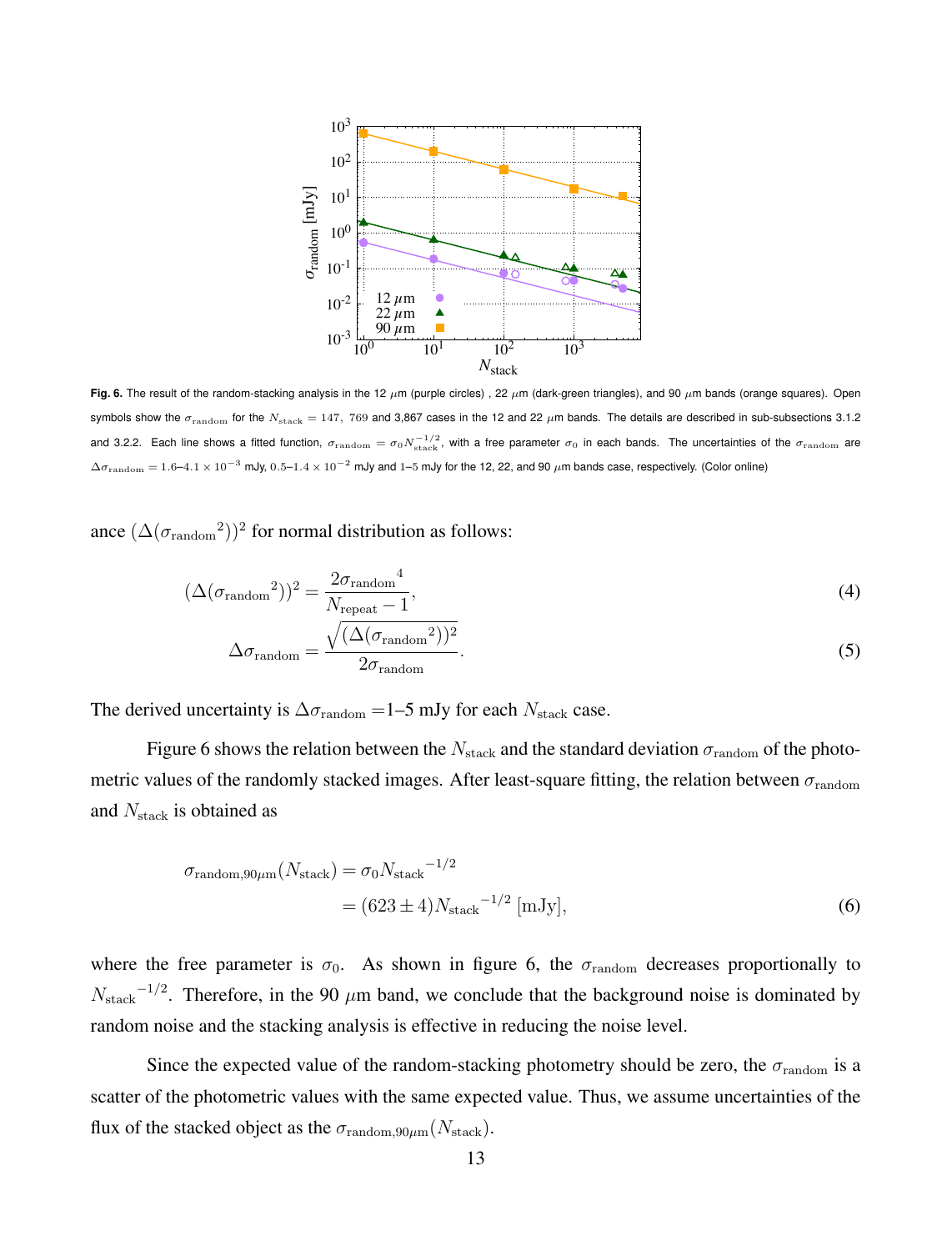#### 3.2 Stacking analysis in the 12 and 22 *µ*m bands

#### 3.2.1 Stacking analysis of each age group

To compare the age dependences of the far-IR fluxes obtained by AKARI (subsection 3.1) with those of the mid-IR fluxes, we perform stacking analysis for mid-IR images taken by WISE.

In this subsection, we describe the stacking analysis of the mid-IR bands. The samples and groups in this analysis are the same as those stacked in the 90 *µ*m band. From the WISE all-sky survey maps in the 12 and 22  $\mu$ m bands, we make 2.<sup>7</sup>475  $\times$  2.<sup>7</sup>475 images whose central positions are the coordinates of the samples in each group. This cutout size is determined based on the size needed for the aperture photometry (Cutri 2013). Then, we stack the cutout images in each band for each group. However, the young group includes one sample within the zero-coverage areas in the  $12 \mu m$ band, the mid-age group includes two zero-coverage samples in the 12 *µ*m band, and the old group includes two zero-coverage samples in the 12 and  $22 \mu m$  bands. Therefore, we discard these samples of each group when stacking in each band.

The 12 and 22*µ*m stacked images are subjected to the photometric procedure in "Explanatory Supplement TOC II. User's Guide to the WISE Preliminary Data Release" (Cutri 2013). The photometry of the 12*µ*m stacked images is performed with an 8*. ′′*25 aperture radius and sky-background annulus area of the  $50''–70''$  radial range. The photometry for the  $22\,\mu$ m case is performed with a  $16''$ 5 aperture radius and the sky annulus of 50*′′*–70*′′*. The flux is calibrated by the observed-to-expected flux ratios, which are 1/1.84 and 1/1.76 in the 12 and 22 *µ*m bands, respectively (Cutri 2013). We estimate the uncertainties of the fluxes from the standard deviation of photometric values of stacked images of randomly selected areas (see sub-subsection 3.2.2).

Table 1 contains the results of the stacking analysis in the 12 and 22  $\mu$ m bands. As shown in table 1, All the stacked point sources are detected above the  $3\sigma$  level in the 12 and 22  $\mu$ m bands.

# 3.2.2 Noise reduction by stacking analysis in the WISE bands

To evaluate the uncertainty of the flux of the stacked images, we perform the random-stacking analysis in the 12 and 22  $\mu$ m bands.

In this subsection, we describe the procedure of the random-stacking analysis for the 12 and 22  $\mu$ m band cases. The main difference between the procedure for this case and that for the 90  $\mu$ m band case (sub-subsection 3.1.2) is the treatment of outliers due to the high frequency of the contamination of the bright point source (r4' in the following). The following operations  $(r1')-(r4')$  are repeated until  $N_{\rm stack}$  cutout images are obtained:

(r1'): We randomly select one sample from the young, mid-age, or old groups.

(r2'): We randomly select an off-center coordinate within a  $\pm 0.5 \times \pm 0.5$  region from the coordinate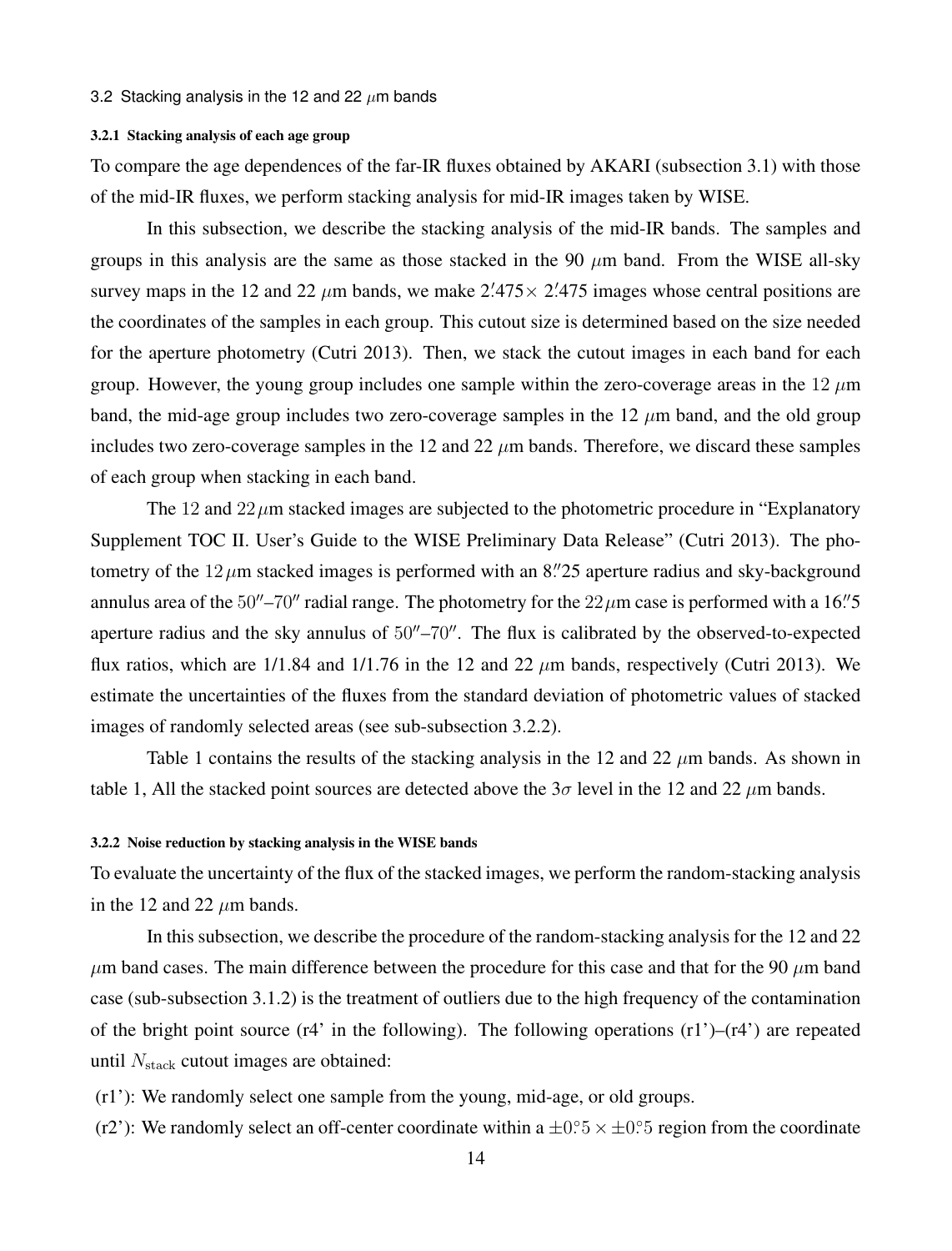of the sample selected in step (r1').

( $r3$ ): We make a 2.475 $\times$ 2.475 image whose central coordinate is selected in ( $r2$ ).

 $(r4')$ : We perform the aperture photometry to the image clipped in  $(r3')$ . To reduce the effect of outliers of the photometric values, we set the criterion value of  $5\sigma_{\text{random},0} = 2.2$  and 8.3 mJy in the 12 and 22  $\mu$ m, respectively, where  $\sigma_{\text{random},0}$  is the standard deviation of the photometric values of the image randomly clipped by (r1')–(r3') screenings. If the absolute photometric value is  $\leq 5\sigma_{\text{random},0}$ , we preserve the image. If this value exceeds  $5\sigma_{\text{random},0}$ , we discard the image to remove outliers and return to (r1'). WISE detected more point sources in the 12 and 22 *µ*m bands than those AKARI detected in the 90 *µ*m band (Cutri 2013; Yamamura et al. 2009). If the random areas contain point sources, the photometric result of the images will show high fluxes and these outliers will occur. To evaluate the sky *S/N* ratio, we should remove these outliers by (r4') screening.

Operations  $(r1')$ – $(r4')$  are repeated until  $N_{stack}$  cutout images are obtained. After that, we average the *N*stack images and perform the photometry to the stacked image. We repeat the above random stacking  $N_{\text{repeat}} = 10^4$ ,  $10^3$ ,  $10^3$ ,  $10^2$ , and 30 times for the  $N_{\text{stack}} = 1$ ,  $10$ ,  $10^2$ ,  $10^3$ , and  $5 \times 10^3$  cases, respectively. Then, we derive the standard deviation  $\sigma_{\text{random}}$  of the photometric values for each  $N_{\text{stack}}$ case.

Figure 6 contains the relation between  $N_{\text{stack}}$  and the  $\sigma_{\text{random}}$  in the 12 and 22  $\mu$ m bands. The uncertainties of the standard deviation are <sup>∆</sup>*σ*random <sup>=</sup>1.6–4.1*×*10*−*<sup>3</sup> mJy and 0.5–1.4*×*10*−*<sup>2</sup> mJy in the 12 and 22  $\mu$ m bands, respectively. The derivation methods of these uncertainties are the same way as those for the 90  $\mu$ m band case (see sub-subsection 3.1.2). From the results in the 12 and 22  $\mu$ m bands, the stacking analysis reduces the noise level, although the  $\sigma_{\text{random}}$  is not proportional to  $N_{\text{stack}}^{-1/2}$ especially for the  $N_{\text{stack}} \ge 100$  case.

We assume uncertainties of the flux of the stacked object as the  $\sigma_{\text{random}}(N_{\text{stack}})$  with the same number of stacks by repeating the random stacking with  $N_{\text{repeat}} = 1000$ , 300, and 100 for the young, mid-age, and old groups, respectively.

#### 3.3 Age dependence of the disk fluxes

As described in section 1, the fluxes in different IR wavelengths are considered to come from different disk regions. To compare the evolution of each disk region, we derive the age dependence of the fluxes in each wavelength band.

First, to identify the main sources of the fluxes, we estimate the emission from the photosphere. Especially for classical TTSs, the emission from the boundary layer and the disk will contaminate the photospheric emission at  $\leq 0.8 \ \mu \text{m}$  and  $\geq 2 \ \mu \text{m}$  (Kenyon & Hartmann 1990). Also, the extinction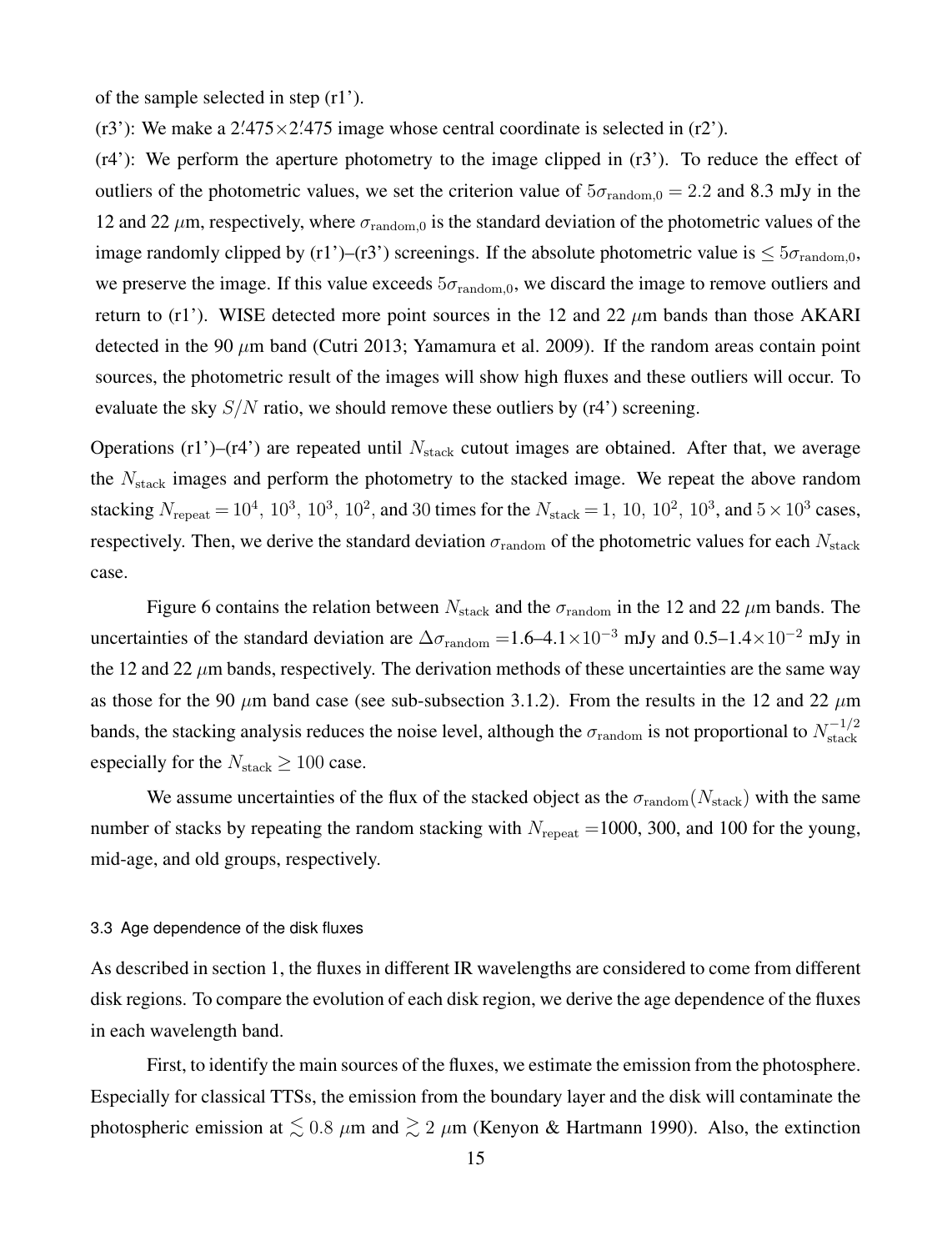is severer at shorter wavelengths than that at longer ones. Therefore, we estimate the photospheric flux using the photometric values in the *J* band (1.235  $\mu$ m), *H* band (1.662  $\mu$ m), and *K<sub>s</sub>* band (2.159  $\mu$ m). The fluxes of the individual samples in the *J, H, K<sub>s</sub>* bands are derived by positional crossmatch with the Two-Micron All-Sky Survey (2MASS) Point Source Catalog (Skrutskie et al. 2006). The extinction ratio  $A_G/A_V$  is derived using the extinction curve with  $R_V \equiv A_V/E(B-V) = 3.1$ (O'Donnell et al. 1994; Cardelli et al. 1989), and the  $A_X/A_V(X = J, H, K_s)$  is taken from "The Asiago" Database on Photometric Systems" (Fiorucci & Munari 2003). The extinction ratios are derived as

$$
A_J/A_G = 0.32, \quad A_H/A_G = 0.20, \quad A_{K_s}/A_G = 0.14. \tag{7}
$$

The de-reddened photometric fluxes of the stacked sources in the *J, H, K<sup>s</sup>* bands are determined by averaging individual fluxes in each group.

Then, we compare the emission from the photosphere and the obtained average fluxes. Figure 7 shows the spectral energy distributions (SEDs) of the stacked objects and those of the estimated photospheres. We extrapolate the photospheric fluxes from the de-reddened photometric fluxes in the *J*, *H*, and *K<sup>s</sup>* bands, assuming a black body photosphere. As shown in figure 7, the stacked sources of the young and mid-age group have IR excesses in the 12, 22, and 90 *µ*m bands. On the other hand, the stacked source of the old group has IR excess in the 22 *µ*m band, but we cannot see the excess in the 12 and 90  $\mu$ m bands.

To discuss the disk evolution, we need to separate the flux derived from disks and that from photospheres. Then, we define the disk flux *F*<sub>disk,*ν*</sub> as

$$
F_{\text{disk},\nu} = F_{\text{stacked},\nu} - F_{\text{photosphere},\nu},\tag{8}
$$

where  $F_{\text{photosphere},\nu}$  is the extrapolated photospheric flux. Table 2 shows the  $F_{\text{disk},\nu}$  of each group in each band. The uncertainty of the  $F_{disk,\nu}$  is derived by the root sum square of the uncertainty of the  $F_{\text{stacked},\nu}$  and  $F_{\text{photosphere},\nu}$ . The uncertainty of the  $F_{\text{photosphere},\nu}$  is estimated by the propagation of the fitting parameter errors.

Figure 8 shows the relation between the age and the disk flux  $F_{disk,ν}$  in each band. The young and mid-age samples in the 12, 22, and 90  $\mu$ m bands are fitted to the following exponential functions:

$$
F_{\text{disk},\nu} = F_{0,\nu} \exp(-t/\tau_{\nu}),\tag{9}
$$

where  $F_{0,\nu}$  and  $\tau_{\nu}$  are free parameters. Table 3 shows the results of the fitted parameters,  $F_{0,\nu}$  and  $\tau_{\nu}$ , in each band. We can determine the parameters only with two data points of the young and mid-age groups for the 12 and 90  $\mu$ m band cases due to non-detection of the  $F_{disk\mu}$  of the old group. Therefore, the above curve-fittings exclude the plotted points of the old group not only in the 12  $\mu$ m- and 90  $\mu$ mband but also in the 22 *µ*m band to compare the three decay timescales within the same age range.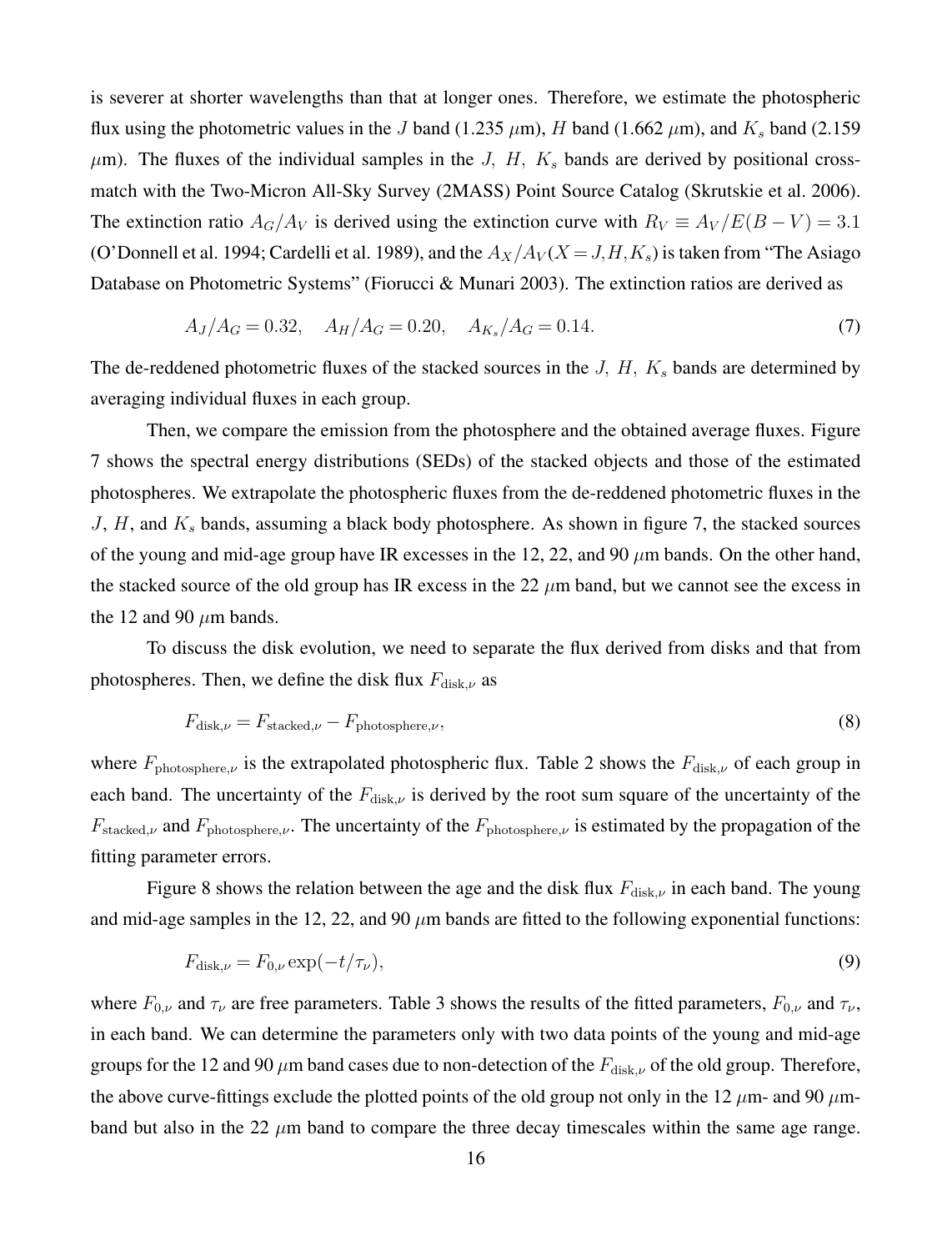

**Fig. 7.** Spectral energy distributions of the young (red circles) mid-age (green triangles) and old (blue squares) sample groups. Open symbols show the 3*σ* upper limit of the flux. The symbols in the 1.235, 1.662, and 2.159  $\mu$ m bands are the mean de-reddened flux in the *J*, *H*, and  $K_S$  bands, respectively. The lines show the estimated photospheric fluxes, assuming a single blackbody flux. (Color online)

**Table 2.** The disk flux  $F_{\text{disk},\nu}$  of each group in each band. The error range

|                                   | young                       | mid-age      | old                  |
|-----------------------------------|-----------------------------|--------------|----------------------|
| $\lambda_{\text{eff}}$ [ $\mu$ m] | $F_{\text{disk},\nu}$ [mJy] |              |                      |
| 12                                | $100 \pm 4$                 | $10 \pm 2$   | $<$ 3 (3 $\sigma$ )  |
| 22                                | $234 + 1$                   | $22.8 + 0.7$ | $2.3 + 0.4$          |
| 90                                | $326 \pm 51$                | $33 \pm 22$  | $<$ 30 (3 $\sigma$ ) |

shows 1*σ* uncertainty range.

The uncertainties of the parameters are derived by the error propagation law from the uncertainties of the flux and age. The decay timescales of the fluxes in the 12, 22, and 90 *µ*m bands are consistent within the  $1\sigma$  uncertainty range with each other. The discrepancy between the fitted curve and data of the old group in the 22  $\mu$ m band is discussed in appendix 2.

**Table 3.** The fitted initial disk flux  $F_{0,\nu}$  and decay time  $\tau_{\nu}$  in each band. The

| error range shows $1\sigma$ uncertainty range. |     |                                                                        |                     |  |  |
|------------------------------------------------|-----|------------------------------------------------------------------------|---------------------|--|--|
|                                                |     | $\lambda_{\text{eff}}$ [ $\mu$ m] $F_{0,\nu}$ [mJy] $\tau_{\nu}$ [Myr] |                     |  |  |
|                                                | 12  | $240^{+30}_{-40}$                                                      | $1.4 \pm 0.2$       |  |  |
|                                                | 22. | $570^{+60}_{-70}$                                                      | $1.38 \pm 0.05$     |  |  |
|                                                | 90  | $800^{+200}_{-500}$                                                    | $1.4^{+0.6}_{-0.5}$ |  |  |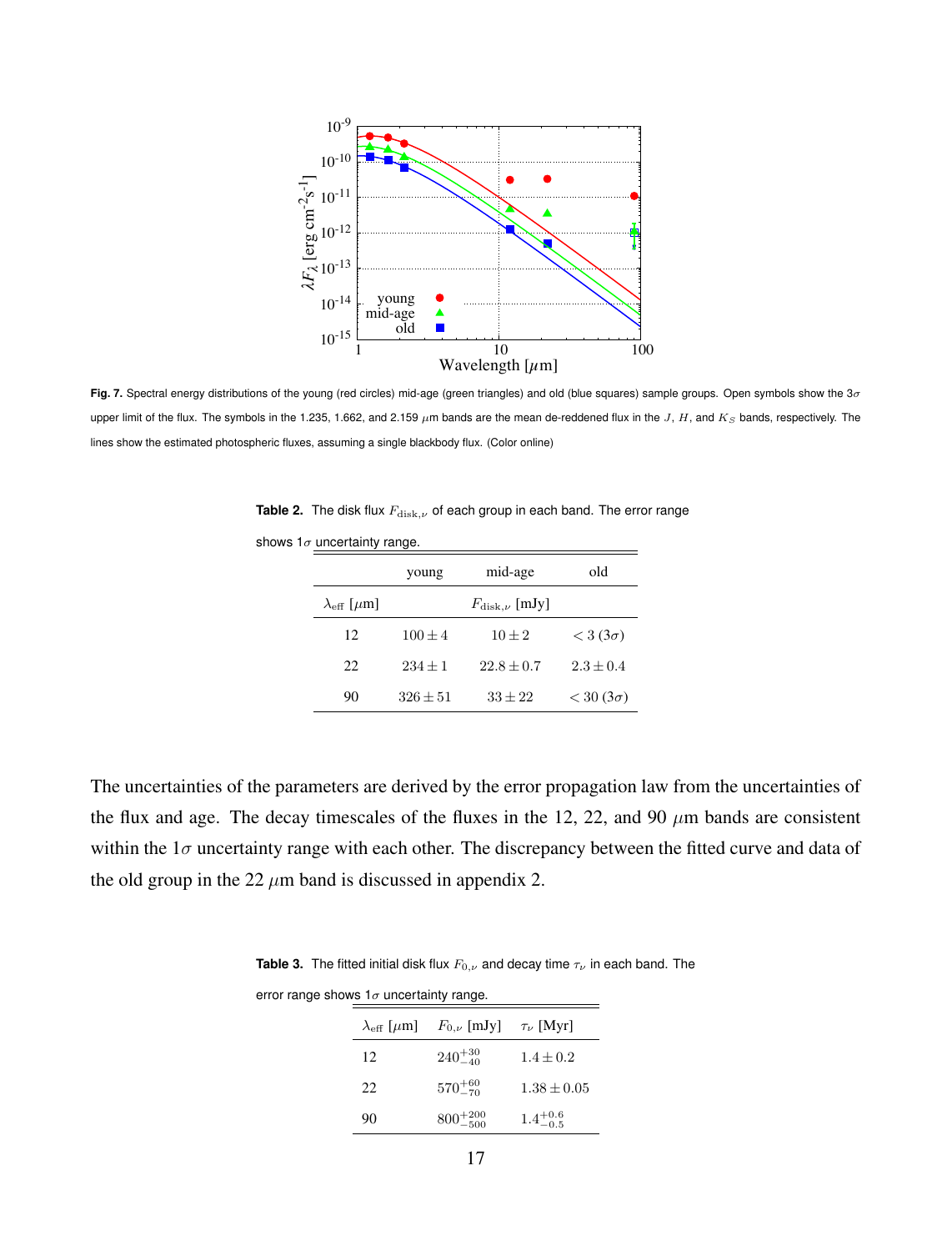

**Fig. 8.** Relation between the disk flux and age in each band: the 12 (purple squares), 22 (dark-green circles) and 90 (orange triangles) *µ*m bands. Open symbols show the 3*σ* upper limit of the *F*disk*,ν* . Lines are the exponential fittings to the young and mid-age disk fluxes in each band. (Color online)

# **4 Discussion**

This section describes discussions based on the result derived in section 3. In subsection 4.1, we estimate the dust dissipation timescale in the outer disks based on the decay timescale of the 90 *µ*m flux and compare our results with those of previous observational studies of the outer disk dust masses. In subsection 4.2, we compare the decay timescales at the far-IR and mid-IR bands and discuss the dust dissipation timescale in the intermediate and outer disks. Next, we compare our result with the decay timescales of debris disks, which are more evolved disks than protoplanetary disks, in subsection 4.3.

### 4.1 Estimation of dust mass and comparison with other studies of the outer disks

To discuss the dust dissipation timescale, we estimate the dust mass of the outer disks from the 90 *µ*m fluxes of the stacked sources. The dust mass  $M<sub>dust</sub>$  in an optically thin and isothermal disk is estimated as follows:

$$
M_{\text{dust}} = \frac{F_{\text{disk},\nu} d^2}{\kappa_{\nu} B_{\nu} (T_{\text{dust}})} \n= 7.0 M_{\oplus} \left( \frac{F_{\text{disk},\nu}}{100 \text{ mJy}} \right) \left( \frac{d}{150 \text{ pc}} \right)^2 \n\times \left( \frac{\kappa_{\nu}}{27.8 \text{ cm}^2 \text{g}^{-1}} \right)^{-1} \left( \frac{B_{\nu}(T)}{B_{\nu}(20 \text{ K})} \right)^{-1},
$$
\n(11)

where *ν* denotes the frequency,  $F_{\text{disk},\nu}$  is the flux from the dust in the disk,  $\kappa_{\nu}$  is the dust opacity, and  $B_\nu(T)$  is the intensity of black body radiation at the dust temperature *T*. Here we assume  $\kappa_\nu$  =  $10(\nu/1200 \text{ GHz}) \text{ cm}^2 \text{g}^{-1}$  (Cieza 2015). We also assume the characteristic temperature  $T = 20 \text{ K}$ ,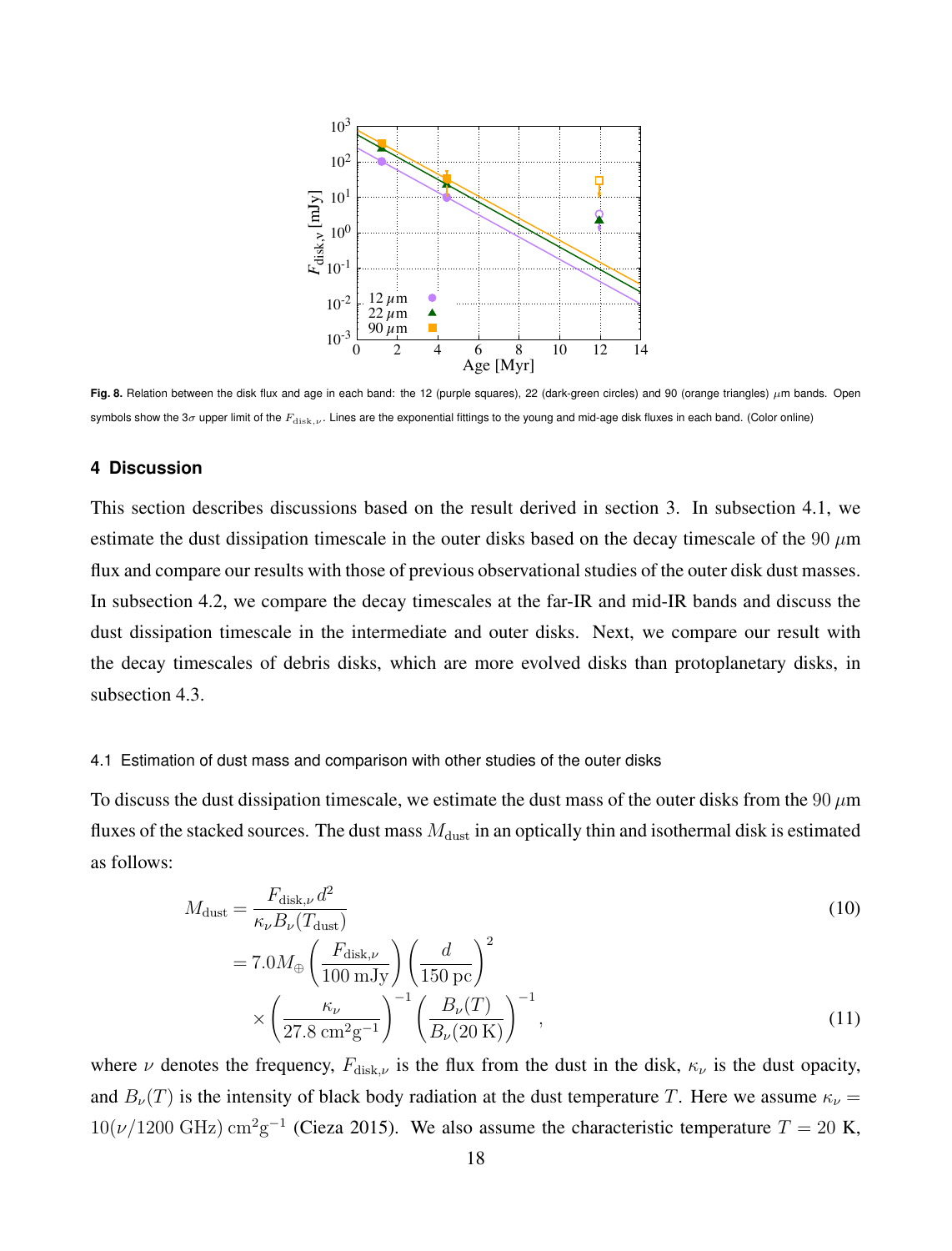at which the simplified isothermal model can reproduce results of a detailed SED-fit disk model in submillimeter wavelengths (Andrews & Williams 2007; Cieza 2015). We fix the distance *d* at 150 pc, which is the average distance of the objects. The estimated dust masses are listed in table 4. Similar to the flux, the dust masses decrease with age. Note that the estimated dust mass also largely depends on the assumed dust temperature *T*. For example, when the assumed *T* changes from 20 to 30 K, the estimated dust mass  $M_{\text{dust}}$  decreases by  $\sim 1/8$ .

Then, we estimate the age dependence of the dust mass in the outer disks. We can estimate the age dependence of the average dust mass based on that of the 90  $\mu$ m fluxes as follows:

$$
M_{\text{dust}} = 60^{+20}_{-30} M_{\oplus} \exp\left(-\frac{t}{1.4^{+0.6}_{-0.5} \text{ Myr}}\right). \tag{12}
$$

The decay timescale of the dust mass is the same as that of the 90 *µ*m flux due to the assumption of their proportional relation. The uncertainties of the parameters are derived by the error propagation from the uncertainties of the dust masses and the typical ages.

Figure 9 shows the comparison of our results with those of other observations of disks at (sub)mm wavelengths. The flux in the (sub)mm wavelengths and that in the 90  $\mu$ m band mainly come from the outer disks. Based on the (sub)mm fluxes, we estimate dust masses by equation (10). In the young and mid-age groups, the dust mass estimated from our result in the 90 *µ*m band is lower than those estimated from observations at (sub)mm wavelengths. There are two possible interpretations of this difference of the dust masses. One interpretation is that only disks massive enough to be detected at (sub)mm wavelength are plotted on this graph, whereas our results show the typical behavior based on the stacking analysis. Our stacked images include faint objects whose fluxes are undetected with AKARI. Thus, through our stacking analysis, we can discuss dust-dissipation timescales in the outer disks containing faint objects. Another interpretation is that (sub)mm fluxes probe the dust in the outermost regions, which are extended farther than the regions emitting mainly far-IR fluxes. The outermost regions (*∼* 100 au) probably contain more dust grains than the regions emitting far-IR fluxes (*∼* 10 au).

To summarize the above discussion, we estimate the age dependence of the dust mass in the outer disks, from which the 90  $\mu$ m flux mainly comes, and evaluate the decay timescale of the dust mass ( $\tau_{\text{dust,outer}} = 1.4^{+0.6}_{-0.5} \text{ Myr}$ ).

# 4.2 Comparison of the decay timescale at different wavelengths

To discuss the evolution of the different disk regions, we discuss the dust dissipation timescales at different disk regions based on the stacking results at different wavelengths.

First, we estimate the decay timescale of the intermediate disks emitting the mid-IR light. As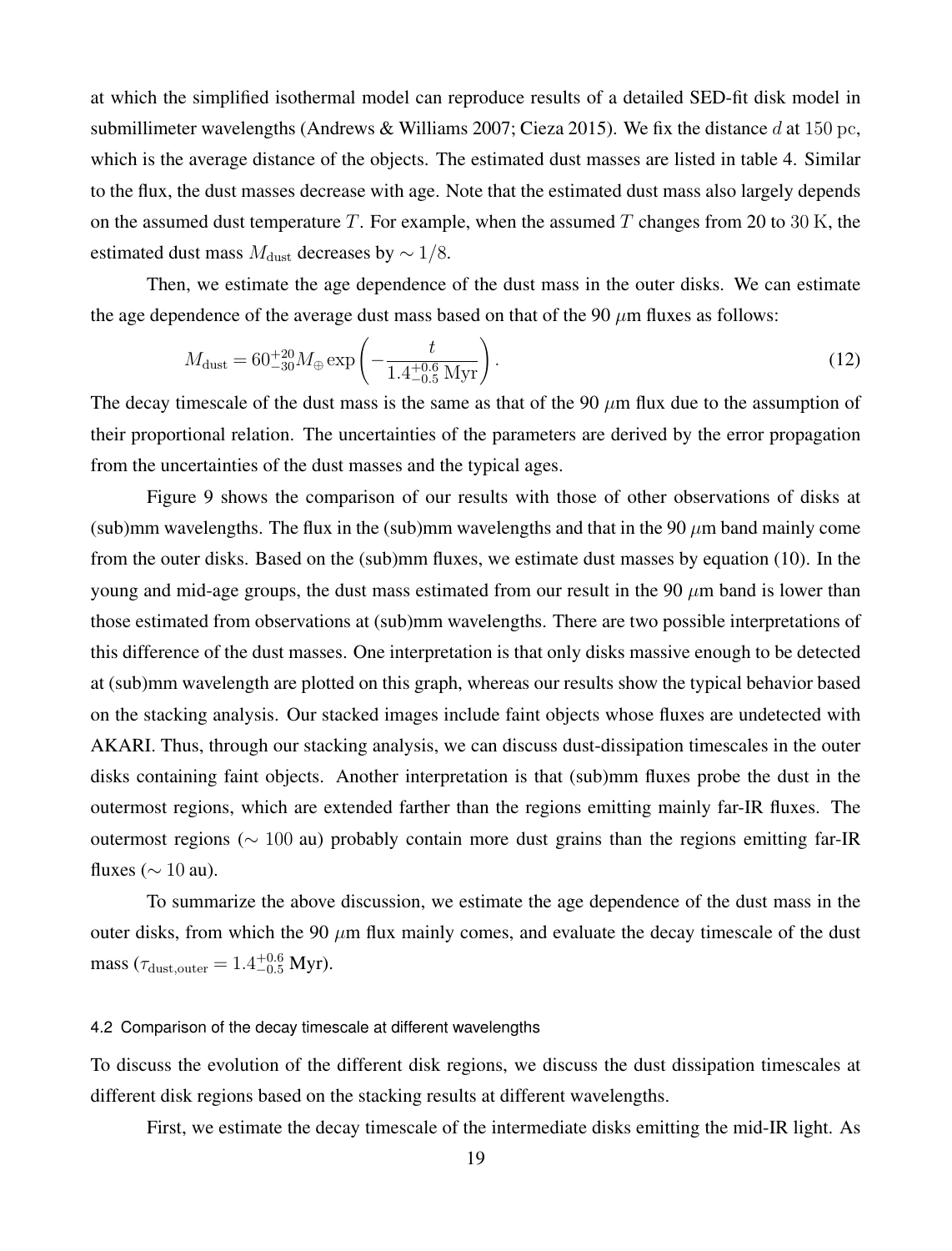| group.  |                 |                         |                                       |  |  |
|---------|-----------------|-------------------------|---------------------------------------|--|--|
| group   | $N_{\rm stack}$ | age [Myr]               | $M_{\rm dust} [M_{\oplus}]^{\dagger}$ |  |  |
| young   | 147             | $1.23^{+0.03}_{-0.04}$  | $23 + 4$                              |  |  |
| mid-age | 769             | $4.44^{+0.03}_{-0.04}$  | $2.3 \pm 1.6$                         |  |  |
| old     | 3,867           | $11.96^{+0.05}_{-0.04}$ | $< 2.1(3\sigma)$                      |  |  |

**Table 4.** Estimated dust masses in each age

*†* Disk dust masses estimated from the 90 *µ*m disk fluxes. The

errors are the 1*σ* uncertainties.



**Fig. 9.** Comparison of our estimated dust masses in disks with those derived from observed (sub)millimeter fluxes in the literature. The red squares show the estimated dust mass from the 90 *µ*m flux in this work and the solid red line is the exponential-fitting line. Open squares show the 3*σ* upper limit of the *M*dust. Plus and cross symbols represent the FGK and M stars, respectively, obtained from previous (sub)mm observations: Jewitt & C. (1994); Osterloh & Beckwith (1995); Sylvester et al. (2001); Nuernberger et al. (1997); Nuernberger et al. (1998); Mannings & Sargent (1997); Mannings & Sargent (2000); Holland et al. (1998); Holland et al. (2003); Greaves et al. (2005); Williams & Andrews (2006); Lin et al. (2006); Matthews et al. (2007); Cieza et al. (2008); Roccatagliata et al. (2009); Ricci et al. (2010b); Ricci et al. (2010a); Nilsson et al. (2010). Only the detected objects in (sub)mm works are plotted. The black dashed line is fitted to the steady-state collisional evolution model of FGKM stars older than 30 Myr (see subsection 4.3). (Color online)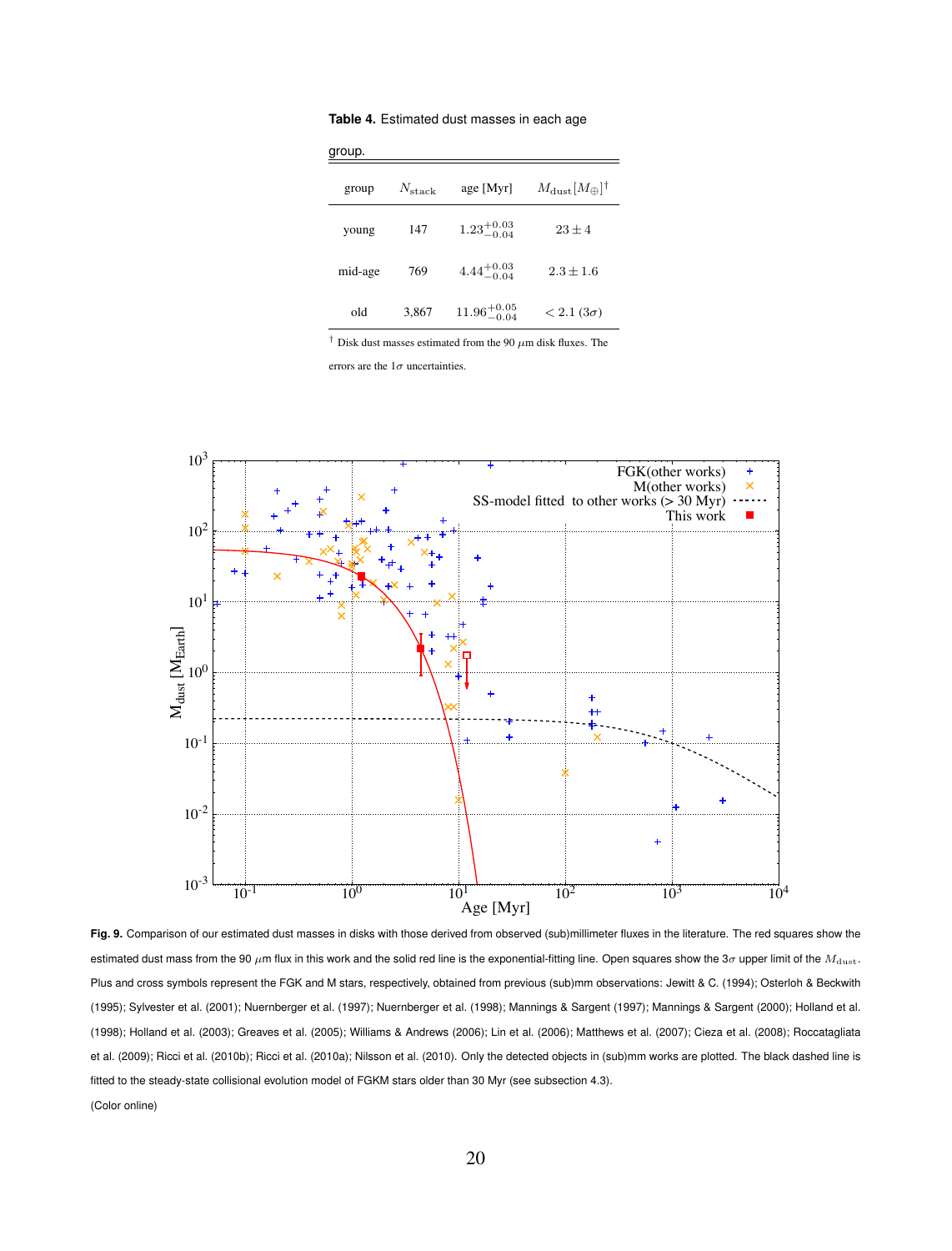with the case of the 90  $\mu$ m flux, the decay timescale of the intermediate disk is assumed to be the same as that of the mid-IR flux. From the decay timescale of the  $F_{disk,22\mu m}$ , the dust dissipation timescale of the intermediate disk is estimated as  $\tau_{\text{dust,med}} = 1.38 \pm 0.05$  Myr.

From the current discussion and that in subsection 4.1, the dissipation time difference between the intermediate and outer disks is estimated as  $\Delta \tau = \tau_{\text{dust,outer}} - \tau_{\text{dust,med}} = 0.0_{-0.5}^{+0.6} \text{ Myr.}$  This time difference is not significantly different from zero. Thus, this result implies that dust in the intermediate and outer disks dissipates on almost the same timescale. This feature is consistent with the "twotimescale" disk evolution scenario, where the entire disk dissipates on almost the same timescale once the disk accretion stops (Williams & Cieza 2011).

The uncertainty of the ∆*τ* is dominated by the photometric uncertainty of the 90 *µ*m flux. To estimate the time difference at higher precision, we need to improve the photometric uncertainty of the far-IR flux.

Next, we compare our result with a previous study by Ribas et al. (2014, 2015). They analyzed the decay timescales of the ratio of YSOs having IR excesses at near-IR and mid-IR wavelengths. They derived the decay timescales of  $\tau = 2.7 \pm 0.7$ ,  $3.3 \pm 0.6$ , and  $5.3 \pm 0.9$  Myr at 3.4–4.6, 8–12, and 22–24 *µ*m wavelengths, respectively. The decay timescales derived by us are 2–4 Myr shorter than that derived by them. This difference is considered to be due to differences in derivation methods. We derive the decay timescale of the disk fluxes. On the other hand, Ribas et al. (2014) derived the decay timescale of the ratio of YSOs having IR excesses, regardless of the value of IR excess. Since the disappearance of the IR excess occurs after the attenuation of the IR fluxes, the decay timescale of the disk flux derived by us is shorter than that of the ratio of YSOs having IR excesses derived by them. In addition, the decay timescales derived by us are more reliable than those derived by Ribas et al. (2014) in discussions on the decay timescale of the dust mass since the fluxes directly depend on the dust masses. Also, Ribas et al. (2014) showed that the decay timescale at longer wavelengths is longer. This is compatible with inside-out dust disk clearing among inner–intermediate disk range. Our results show that there is no significant difference between the decay timescales in the 12, 22, and 90  $\mu$ m bands. Our results indicate that dust dissipates on almost the same timescale among the intermediate–outer disk regions and whether the dissipation is in an inside-out manner or not is unclear.

# 4.3 Comparison with debris disks

Here, we compare our results with a predicted dissipation timescale of dust disks, called debris disks, around main-sequence stars. Primordial dust is defined as dust originating in the interstellar medium.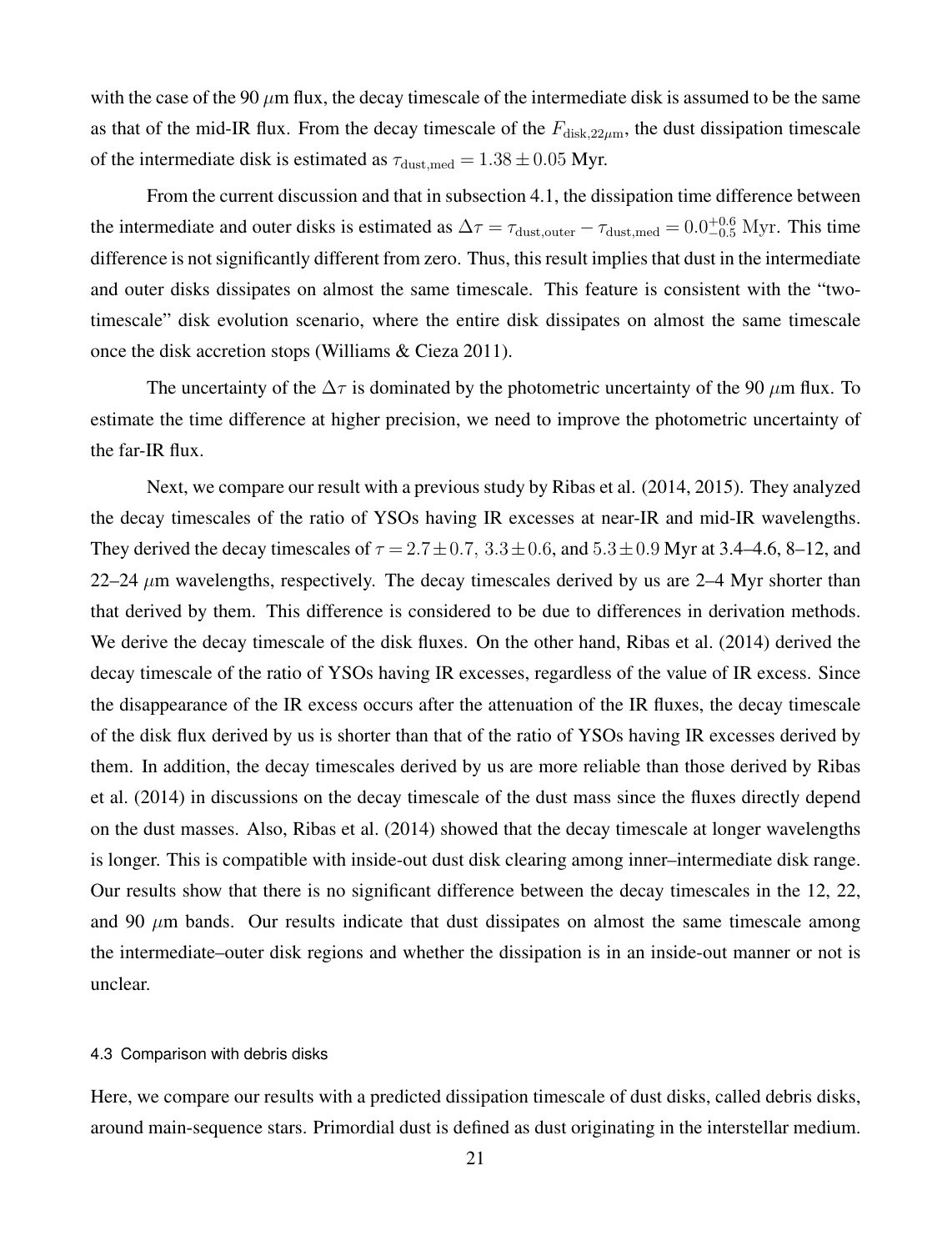The primordial dust remains small without growing into planetesimals and is considered to be dominant in young protoplanetary disks (Williams & Cieza 2011). On the other hand, secondary dust is defined as the dust formed by the collisional destruction of planetesimals (e.g., Wyatt 2008) and is dominant in debris disks. As a disk evolves from the protoplanetary disks to the debris disk, its dominant dust is considered to shift from primordial to secondary dust (e.g., Williams & Cieza 2011). However, the time of this transition is not clear. Revealing the time at which the dominant dust shifts from primordial to secondary would reveal the scenario of dust evolution and planet formation.

First, we compare our result with the dissipation timescale of the primordial dust. Observationally, the gas dissipation time in the outer disks has not been quantitatively assessed. Considering that few WTTSs in 1–10 Myr are detected in  ${}^{12}CO(2-1)$  line (Hardy et al. 2015), we assume that the gas dissipation timescale in the outer disks is *<*10 Myr. Once the gas has cleared, the dust motion is controlled by the radiation pressure to the gravitational-force ratio (Krivov 2010). Small dust dissipates by radiation pressure in approximately 10*−*<sup>3</sup> Myr. Relatively large dust falls into the central star by the Poynting-Robertson (P-R) effect (Krivov 2010). The falling time  $\tau_{PR}$  under the P-R effect is

$$
\tau_{\rm PR} = 8 \left( \frac{r}{100 \text{ au}} \right)^2 \left( \frac{M_*}{M_\odot} \right)^{-1} \left( \frac{\beta}{0.5} \right)^{-1} \text{[Myr]}.
$$
\n(13)

Here, *r* is the distance of a dust grain from the central star,  $M_*$  is the mass of the central star and  $\beta$  is the ratio of radiation force to the gravitational force on the grain. Through the P-R effect and radiation pressure after gas clearing, the primordial dust in the outer disk dissipates over 1*−*10 Myr, if we assume disks with the radii of *∼* 100 au. The dissipation timescale of the outer disks in the current work (1.4<sup>+0.6</sup> Myr) is within the predicted range of the dissipation timescale of primordial dust.

Next, we compare our result with the dissipation timescale of secondary dust. Because the secondary dust is formed by destructive events, dust production and dust dissipation occur simultaneously. Thus, the effective dissipation timescale of secondary dust is longer than that of the primordial one. The secondary dust dissipation can be described by a steady-state (SS) collisional evolutionary model (Wyatt et al. 2007). In the SS model, the disk dust mass  $M<sub>dust,SS</sub>$  evolves in time (*t*) as follows:

$$
M_{\text{dust,SS}}(t) = \frac{M_{\text{dust,SS}}(t=0)}{1 + \frac{t}{\tau_{\text{coll}}(0)}}.
$$
\n(14)

Here,  $\tau_{\text{coll}}(0)$  is the typical collision time of planetesimals at  $t = 0$  and  $M_{\text{dust,SS}}(t=0)$  is the initial dust mass. The evolutionary model is fitted to FGKM stars older than 30 Myr in previous studies plotted in figure 9 (Roccatagliata et al. 2009; Nilsson et al. 2010; Williams & Andrews 2006; Matthews et al. 2007) since stars older than 30 Myr are assumed to be surrounded not by protoplanetary disks but by debris disks. We perform this fitting on logarithmic scales to reduce the bias effect due to extremely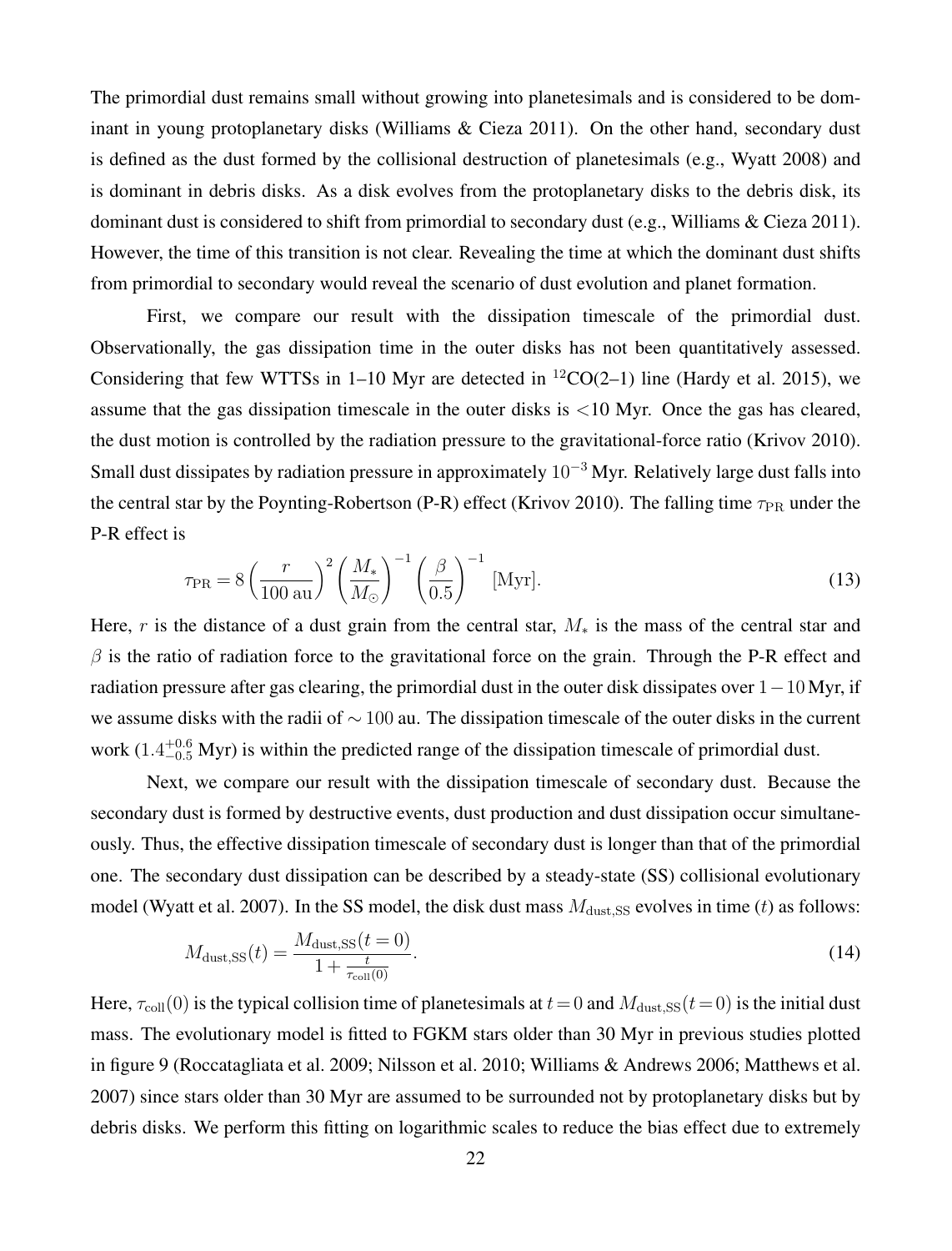bright outliers. As our fitting result, the free parameters are  $M_{\text{dust,SS}}(t=0) = 10^{-0.6\pm0.3} M_{\oplus}$  and  $\tau_{\text{coll}}(0) = 10^{2.4 \pm 0.5}$  Myr. The fitted collisional timescale  $\tau_{\text{coll}}(0)$  is within the range of the derived value by the previous studies  $(10^2-10^3)$  Myr in the outer disks; e.g., Kojima et al. in preparation.; Su et al. 2006). On the other hand, as discussed in subsection 4.1, the dust dissipation timescale in the outer disks is estimated as  $1.4_{-0.5}^{+0.6}$  Myr. The  $\tau_{\text{coll}}$  is more than several tens of times longer than the dissipation timescale derived by us. Therefore, this comparison suggests that the secondary dust is not a major component in the disks of the young and mid-age groups ( $\lesssim$  6 Myr).

From the above discussions, our work suggests that the major dust component in the outer disks is primordial dust, and the dissipation timescale is  $1.4^{+0.6}_{-0.5}$  Myr.

Then, we discuss the transition time of the major dust component from primordial to secondary dust. As shown in figure 9, the black line of the fitted SS model and the red line of our work intersect at *∼*8 Myr. This result suggests that the dominant dust component changes from primordial to secondary at *∼* 8 Myr.

We compare our results with the discussion by Panic et al. (2013) on the transition time from protoplanetary disks to debris disks. Panic et al. (2013) researched dust disk mass derived based on the objects detected in (sub)mm observation. They implied that the transition from protoplanetary disks to debris disks happens before 10–20 Myr, but this transition timescale has been unclear quantitatively since they discuss only detected objects. On the other hand, we discuss the decay timescale of the fluxes and the transition timescale from primordial to secondary dust, including non-detected objects in the 90  $\mu$ m band. Since dust in protoplanetary disks is mainly primordial and that in debris disks is secondary, our result quantitatively suggests that the typical transition time from protoplanetary disks to debris disks is *∼* 8 Myr.

# **5 Summary**

To study the dissipation process in intermediate and outer protoplanetary disks, we stacked 12, 22, and 90 *µ*m images of TTSs from WISE and AKARI all-sky images, and studied the decay time of the mid-IR and far-IR fluxes from disks. The main results are summarized below:

- The average 90  $\mu$ m disk fluxes in young, middle-aged, and old disks decay over a timescale of 1.4<sup>+0.6</sup> Myr.
- The average 12 and 22  $\mu$ m disk fluxes in young, middle-aged, and old disks decay over timescales of  $1.4 \pm 0.2$  Myr and  $1.38 \pm 0.05$  Myr, respectively.

Our results were further analyzed as follows:

• From the average 90  $\mu$ m disk fluxes and with the assumption of isothermal thin disks, we estimate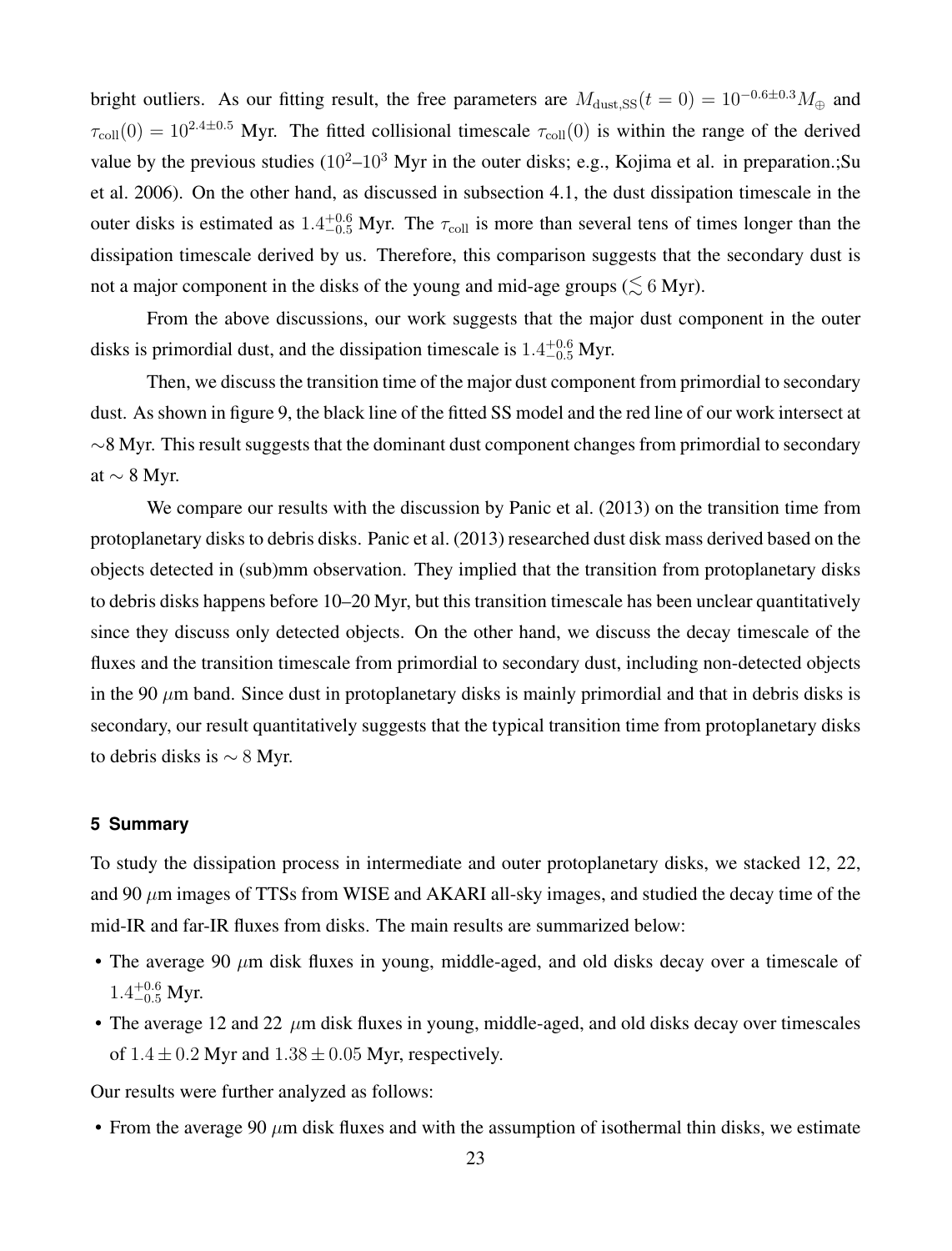the average dust disk mass around TTSs in each age group. Based on the decay time of the 90 *µ*m disk fluxes, we estimate the dust-dissipation timescale in the outer disk as  $\tau_{\text{dust,outer}} = 1.4_{-0.5}^{+0.6}$  Myr.

- Based on the decay times of the 12, 22, and 90 *µ*m disk fluxes, the time difference between the dust dissipation times in the intermediate and outer disks is estimated as  $\Delta \tau_{\text{dust}} = 0.0_{-0.5}^{+0.6}$  Myr. This implies that the intermediate and outer disks dissipate on almost the same timescale.
- We compare the obtained dust dissipation timescale with the predicted dissipation timescale of primordial and secondary dust. By this comparison, we conclude that the dust in the outer disks at *< <sup>∼</sup>* <sup>8</sup> Myr is primordial. Through comparison with the evolutionary model of debris disks, our result suggests that the transition timescale of the dominant dust from primordial to secondary is *∼* 8 Myr. This timescale has not been quantitatively clear in past studies.

## **Acknowledgments**

This research is based on observations with AKARI, a JAXA project with the participation of ESA. We are grateful to Professor T. Suzuki for his informative advice. We thank Mr. Yasuhiro Matsuki for the original code of the stacking analysis, which is the basis of our studies. This publication makes use of data products from the Wide-field Infrared Survey Explorer, which is a joint project of the University of California, Los Angeles, and the Jet Propulsion Laboratory/California Institute of Technology, and NEOWISE, which is a project of the Jet Propulsion Laboratory/California Institute of Technology. WISE and NEOWISE are funded by the National Aeronautics and Space Administration. This work has made use of data from the European Space Agency (ESA) mission *Gaia* (https://www.cosmos.esa.int/gaia), processed by the *Gaia* Data Processing and Analysis Consortium (DPAC, https://www.cosmos.esa.int/web/gaia/dpac/consortium). Funding for the DPAC has been provided by national institutions, in particular the institutions participating in the *Gaia* Multilateral Agreement. This publication makes use of data products from the Two Micron All Sky Survey, which is a joint project of the University of Massachusetts and the Infrared Processing and Analysis Center/California Institute of Technology, funded by the National Aeronautics and Space Administration and the National Science Foundation. The authors would like to thank Enago (www.enago.jp) for the English language review. H.M. appreciates the financial supports by Advanced Leading Graduate Course for Photon Science (ALPS) of the University of Tokyo.

# **Appendix 1 The effect of the distance and color distributions**

In the stacking analysis, we do not apply the correction of individual samples' distances. Also, we do not consider the correction for the stellar mass. Here, we discuss the effect of the distance and the stellar mass distributions on the stacking analysis results.

Figure 10 shows the distance histogram of each age-group sample. The average distances of the young, mid-age, and old groups are 155, 147, and 145 pc, respectively, with standard deviations of 24, 23, and 26 pc, respectively. The standard errors are 2.0, 0.8, and 0.4 pc for the young, mid-age, and old groups, respectively. The difference in the average distances is larger than the three times standard errors.

From the average distance  $d_{\text{average}}$  of an age group, we estimate the flux  $F_{\text{corrected},\nu}$  of the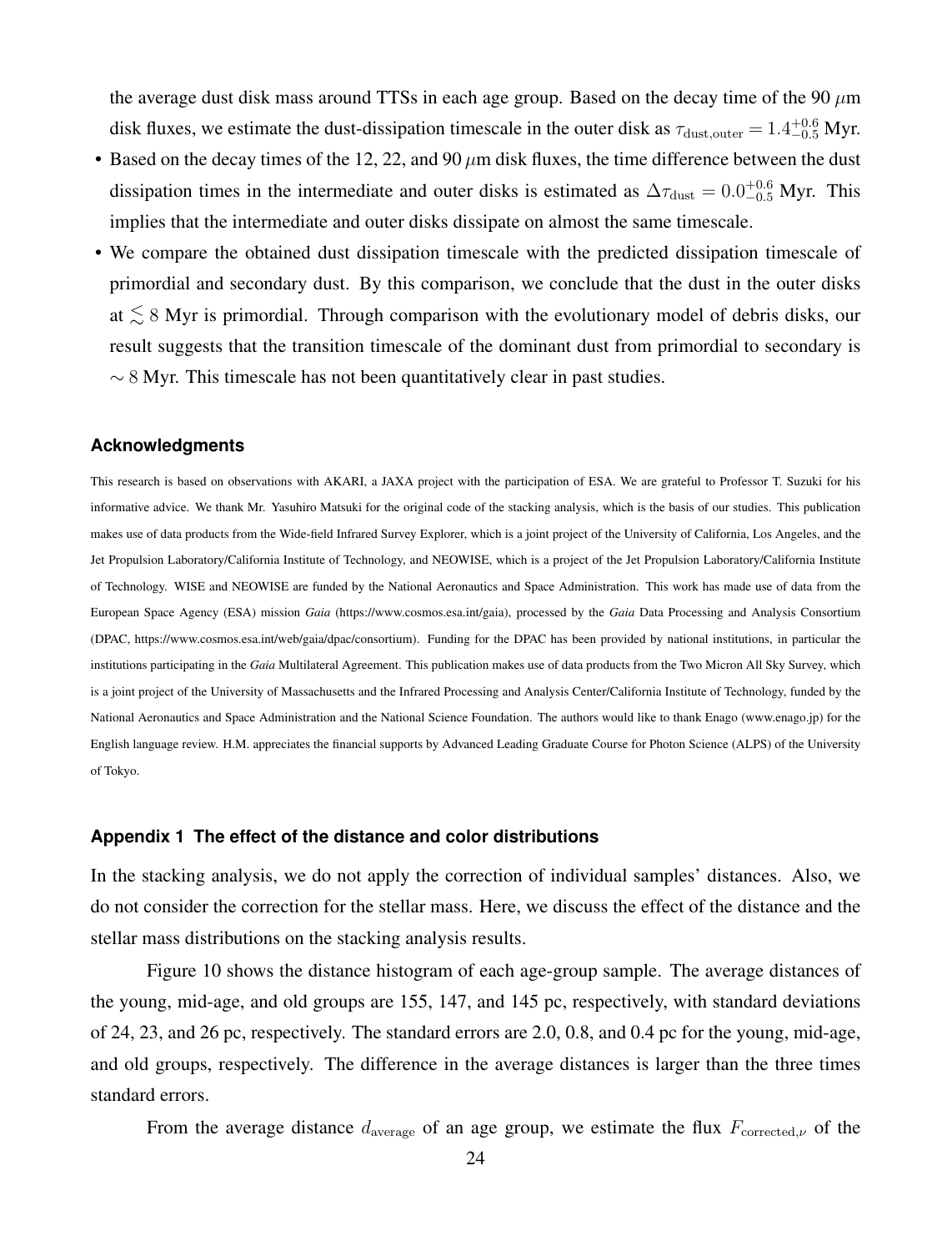

**Fig. 10.** The distance histogram of samples in each age group. The vertical axis shows the normalized frequency. The range of distance is limited to 100–200 pc in (a3) screening (see section 2.2.1). (Color online)

**Table 5.** The decay time of the disk flux with and without the distance correction. The decay time without and with the correction is denoted by *τ<sup>ν</sup>* and  $τ_{\text{corrected},ν}$ , respectively.  $\lambda_{\text{eff}}$  [ $\mu$ m]  $\tau_{\nu}$  [Myr]  $\tau_{\text{corrected},\nu}$  [Myr] 12  $1.4 \pm 0.2$   $1.3 \pm 0.2$ 22  $1.38 \pm 0.05$   $1.32 \pm 0.05$ 90  $1.4^{+0.6}_{-0.5}$  $1.3^{+0.6}_{-0.5}$ 

stacked source with the distance correction at 150 pc as follows:

$$
F_{\text{corrected},\nu} = F_{\nu} \left( \frac{d_{\text{average}}}{150 \text{ pc}} \right)^2,\tag{A1}
$$

where  $F_\nu$  is the flux derived in section 3. The corrected fluxes are estimated as  $F_{\text{corrected},\nu}$  $1.07F_{\nu}$ ,  $0.96F_{\nu}$ ,  $0.94F_{\nu}$  for the young, mid-age, and old groups, respectively.

Then, we discuss the effect of the distance correction on the decay time estimation. Since the distance correction factor is the same for all the wavelength bands in the same group, the correction factor of the disk flux is the same as that of the  $F_\nu$ . Based on the correction factor, we estimate the decay time  $\tau_{\text{corrected}}$  of the disk flux with the distance correction. Table 5 shows the comparison between the decay time with and without the distance correction. The decay time with the correction is only *∼* 5% shorter than that without the correction in all the wavelength bands. Therefore, we conclude that the distance bias between the groups does not affect our results and discussions.

Next, we discuss the bias of the stellar mass distribution. Since the evolution of low-mass PMS stars follows the Hayashi track (Hayahi 1961), the stellar mass can be estimated from the intrinsic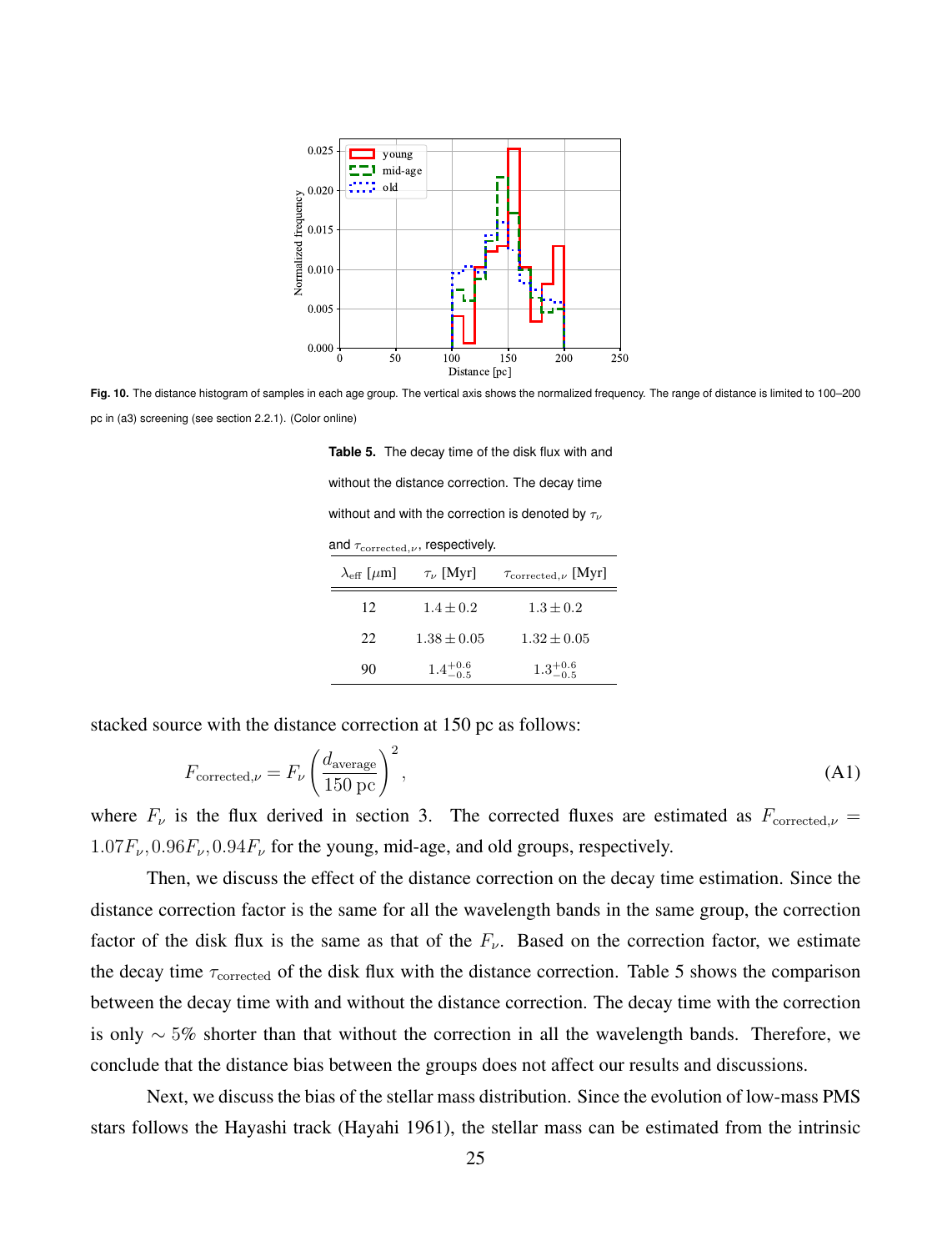

**Fig. 11.** The color  $G_{\text{BP}} - G_{\text{RP}}$  histogram of samples in each age group. The vertical axis shows the normalized frequency. The range of the color is restricted to 0.994–3.8 mag (see sections 2.2.1 and 2.3). (Color online)

color. Here, we thus discuss the bias of the color distribution of each group. Figure 11 shows the histogram of the intrinsic color  $(G_{BP} - G_{RP})_0$  of each age group. The average color of the young, mid-age, and old groups are  $(G_{BP} - G_{RP})_0 = 2.45$ , 2.49, and 2.53 mag, respectively, with standard deviations of 0.7, 0.7, and 0.6 mag, respectively. The standard errors are 0.05, 0.03, and 0.01 mag for the young, mid-age, and old groups, respectively. Since the difference in the average colors is smaller than three times the standard error, we consider that the color bias is negligible.

To summarize, the distance and color distribution biases between age groups are so small that they do not affect our discussions.

## Appendix 2 Disk flux excess over fitted-curve in the 22  $\mu$ m band of the old group

When comparing the decay time of the disk fluxes in the 22  $\mu$ m bands for objects in the same age group (subsection 3.3), we exclude the point of the old group from the curve-fitting due to the nondetection of the 12 and 90  $\mu$ m disk fluxes of the old group. As shown in figure 8, the 22  $\mu$ m disk flux of the old group is higher than the fitted curve. Here, we discuss the possible reasons for these excesses.

First, the mass ratio of secondary dust in total dust might be larger in the disks of the old group than the young and mid-age groups. Many debris disks at the age of  $\gtrsim 10$  Myr have been observed (e.g., Wyatt 2008). As described in subsection 4.3, the effective dissipation timescale of secondary dust is longer than that of primordial dust. The presence of the young debris disks would raise the average flux from the old group above that expected from only the primordial dust dispersal.

Second, the evolutionary curve in old disks may be poorly fitted to exponential functions. The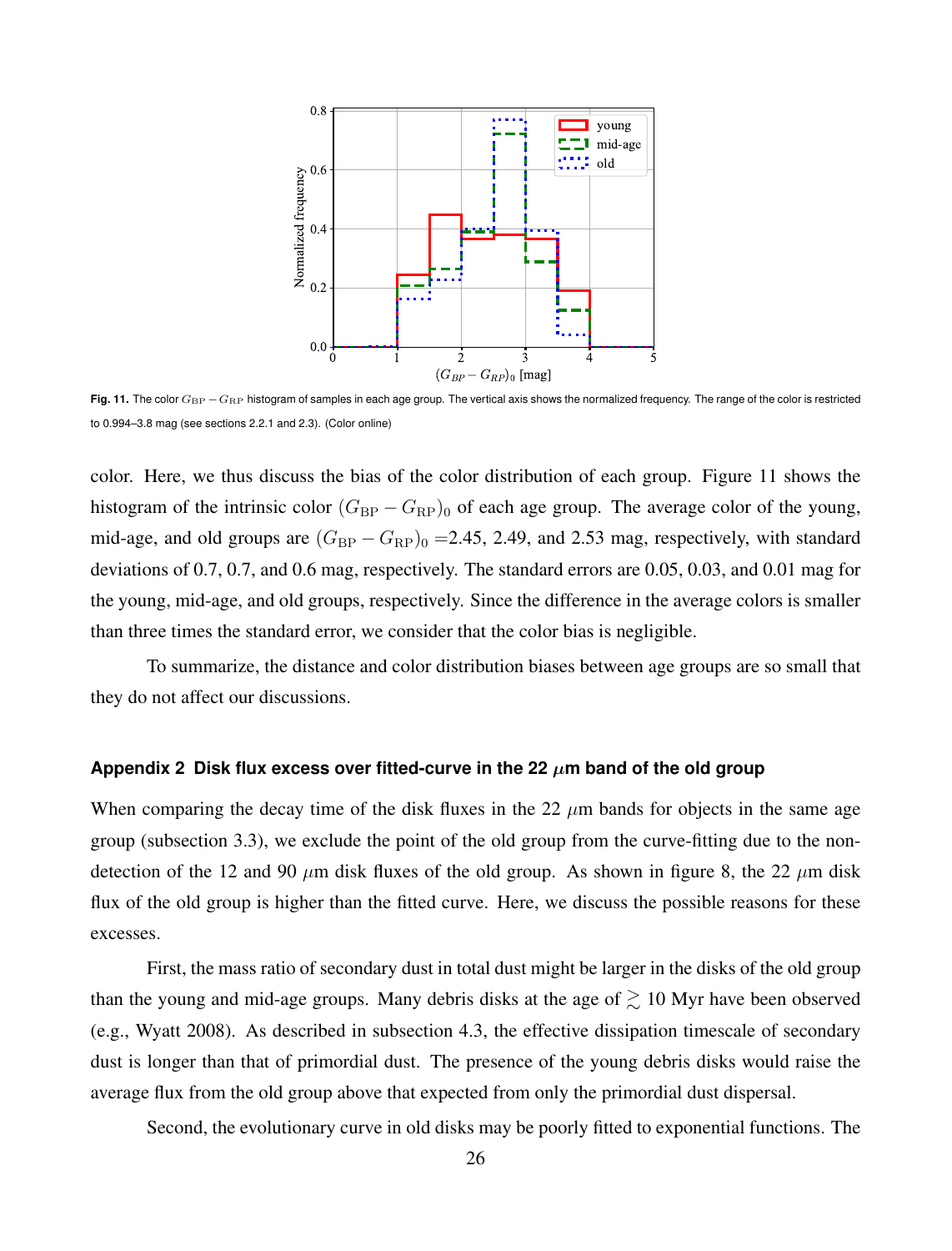exponential evolution of fluxes is only an assumption. If the decay rate of the fluxes slows over time, the observational values may exceed the fitted curves.

# **References**

Andrews, S. M., & Williams, J. P. 2007, ApJ, 671, 1800

- Ansdell, M., et al. 2016, ApJ, 828, 46
- Arimatsu, K., Doi, Y., Wada, T., Takita, S., Kawada, M., Matsuura, S., Ootsubo, T., & Kataza, H. 2014, PASJ, 66, 1
- Armitage, P. J. 2010, Astrophysics of Planet Formation (Cambridge, UK: Cambridge University Press), chap. 3
- Bressan, A., Marigo, P., Girardi, L., Salasnich, B., Cero, C. D., Rubele, S., & Nanni, A. 2012, MNRAS, 427, 127
- Cardelli, J. A., Clayton, G. C., & Mathis, J. S. 1989, ApJ, 345, 245
- Chen, Y., Girardi, L., Bressan, A., Marigo, P., Barbieri, M., & Kong, X. 2014, MNRAS, 444, 2525
- Cieza, L. A. 2015 in IAU Symp. 314, in Young stars & Planets Near the Sun, eds. J. H. Kastner, B. Stelzer, & S. A. Metchev (Cambridge, UK: Cambridge University Press), 128
- Cieza, L. A., Swift, J. J., Mathews, G. S., & Williams, J. P. 2008, ApJ, 686, L115
- Cieza, L. A. L., et al. 2013, ApJ, 762, 100
- Gaia Collaboration et al. 2016, A&A, 595, A1
- Gaia Collaboration et al. 2018, A&A, 616, A1
- Cutri, R. M. 2013, VizieR Online Data Catalog, II/328
- Doi, Y., et al. 2015, PASJ, 67, 50
- Evans, D. W., et al. 2018, A&A, 616, A4
- Fiorucci, M., & Munari, U. 2003, A&A, 401, 781
- Gorti, U., Dullemond, C. P., & Hollenbach, D. 2009, ApJ, 705, 1237
- Greaves, J. S., et al. 2005, ApJ, 619, L187
- Hardy, A., et al. 2015, A&A, 583, A66
- Hayahi, C. 1961, PASJ, 13, 450
- Holland, W. S., et al. 1998, Nature, 392, 788
- Holland, W. S., et al. 2003, ApJ, 582, 1141
- Jewitt, D. C., 1994, AJ, 108, 661
- Kawada, M., et al. 2007, PASJ, 59, S389
- Kenyon, S. J., & Hartmann, L. W. 1995, ApJS, 101, 117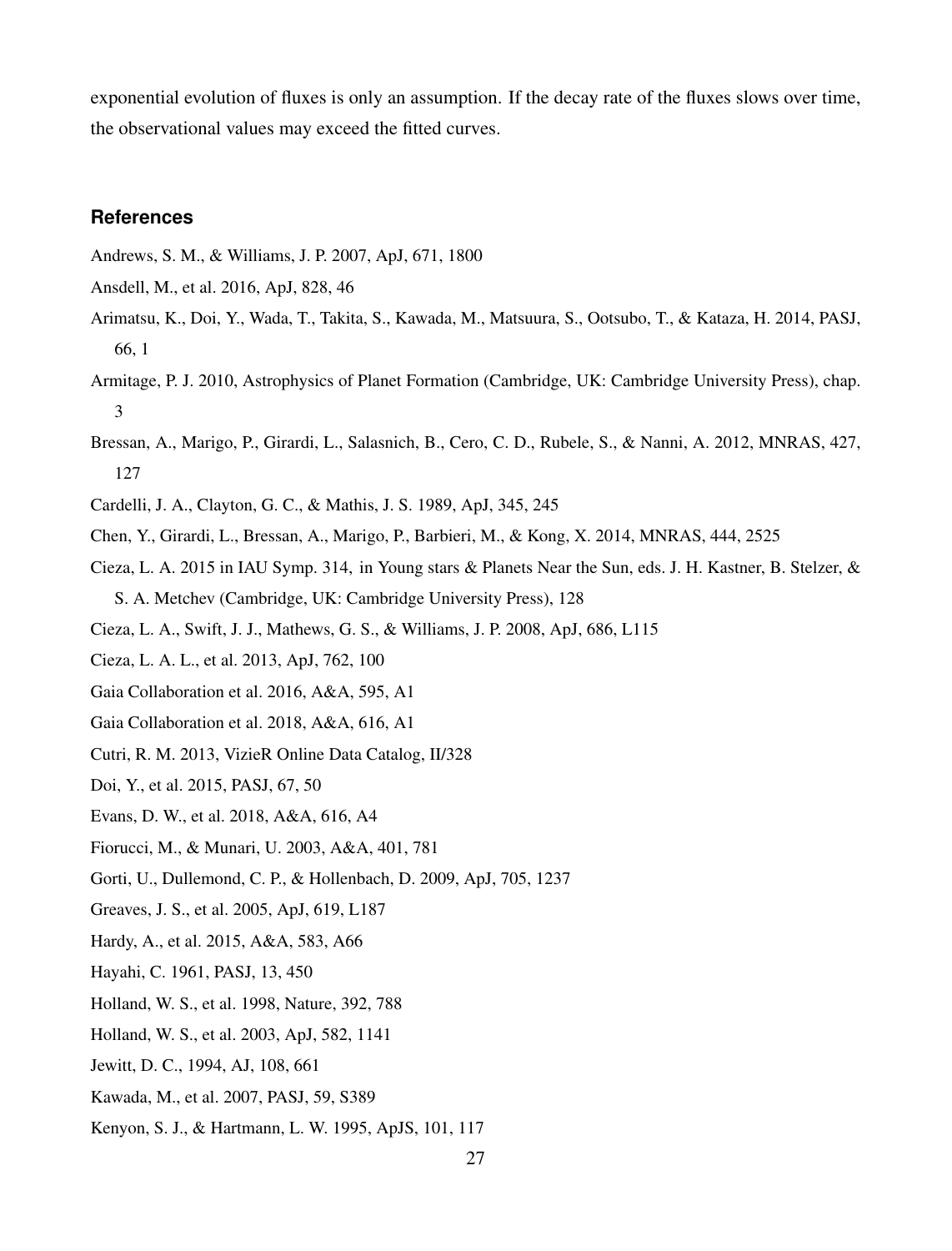- Kenyon, S. J., & Hartmann, L. W. 1990, ApJ, 349, 197
- Krivov, A. A. V. 2010, Res. Astron. Astrophys., 10, 383
- Lin, S., Ohashi, N., Lim, J., Ho, P. T. P., Fukagawa, M., & Tamura, M. 2006, ApJ, 645, 1297
- Mannings, V., & Sargent, A. I. 1997, ApJ, 490, 792
- Mannings, V., & Sargent, A. I. 2000, ApJ, 529, 391
- Matsuki, Y., Koyama, Y., Nakagawa, T., & Takita, S. 2017, MNRAS, 466, 2517
- Matthews, B. C., Kalas, P. G., & Wyatt, M. C. 2007, ApJ, 663, 1103
- Mucciarelli, A., & Bellazzini, M. 2020, Research Notes of the AAS, 4, 52
- Murakami, H., et al. 2007, PASJ, 59, S369
- Nilsson, R., et al. 2010, A&A, 518, A40
- Nuernberger, D., Brandner, W., Yorke, H. W., & Zinnecker, H. 1998, A&A, 330, 549
- Nuernberger, D., Chini, R., & Zinnecker, H. 1997, A&A, 324, 1036
- O'Donnell, J. E.,1994, ApJ, 422, 158
- Osterloh, M., & Beckwith, S. V. W. 1995, ApJ, 439, 288
- Panic, O., et al. 2013, MNRAS, 435, 1037
- Ribas, Á., Merín, B., Bouy, H., & Maud, L. T. 2014, A&A, 561, A54
- Ribas, Á., Bouy, H., & Merín, B. 2015, A&A, 576, A52.
- Ricci, L., Testi, L., Natta, A., & Brooks, K. J. 2010a, A&A, 521, A66
- Ricci, L., Testi, L., Natta, A., Neri, R., Cabrit, S., & Herczeg, G. J., 2010b, A&A, 512, A15
- Roccatagliata, V., Henning, T., Wolf, S., Rodmann, J., Corder, S., Carpenter, J. M., Meyer, M. R., & Dowell, D. 2009, A&A, 497, 409
- Shu, F. F. H., Adams, F. C. F., & Lizano, S. 1987, ARAA, 25, 23
- Skrutskie, M., et al. 2006, AJ, 131, 1163
- Strom, K. M., Strom, S. E., Edwards, S., Cabrit, S., & Skrutskie, M. F. 1989, AJ, 97, 1451
- Su, K., et al. 2006, ApJ, 653, 675
- Sylvester, R., Dunkin, S., & Barlow, M. 2001, MNRAS, 327, 133
- Takita, S., et al. 2015, PASJ, 67, 51
- Tang, J., Bressan, A., Rosenfield, P., Slemer, A., Marigo, P., Girardi, L., & Bianchi L. 2014, MNRAS, 445, 4287
- Wahhaj, Z., et al. 2010, ApJ, 724, 835
- Williams, J. P., & Andrews, S. M. 2006, ApJ, 653, 1480
- Williams, J. P., & Cieza, L. A. 2011, ARAA, 49, 67
- Wright, E., et al. 2010, AJ, 140, 1868
- Wyatt, M., Smith, R., Su, K., Rieke, G. H., Greaves, J. S., Beichman, C. A., & Bryden G. 2007, ApJ, 663, 365